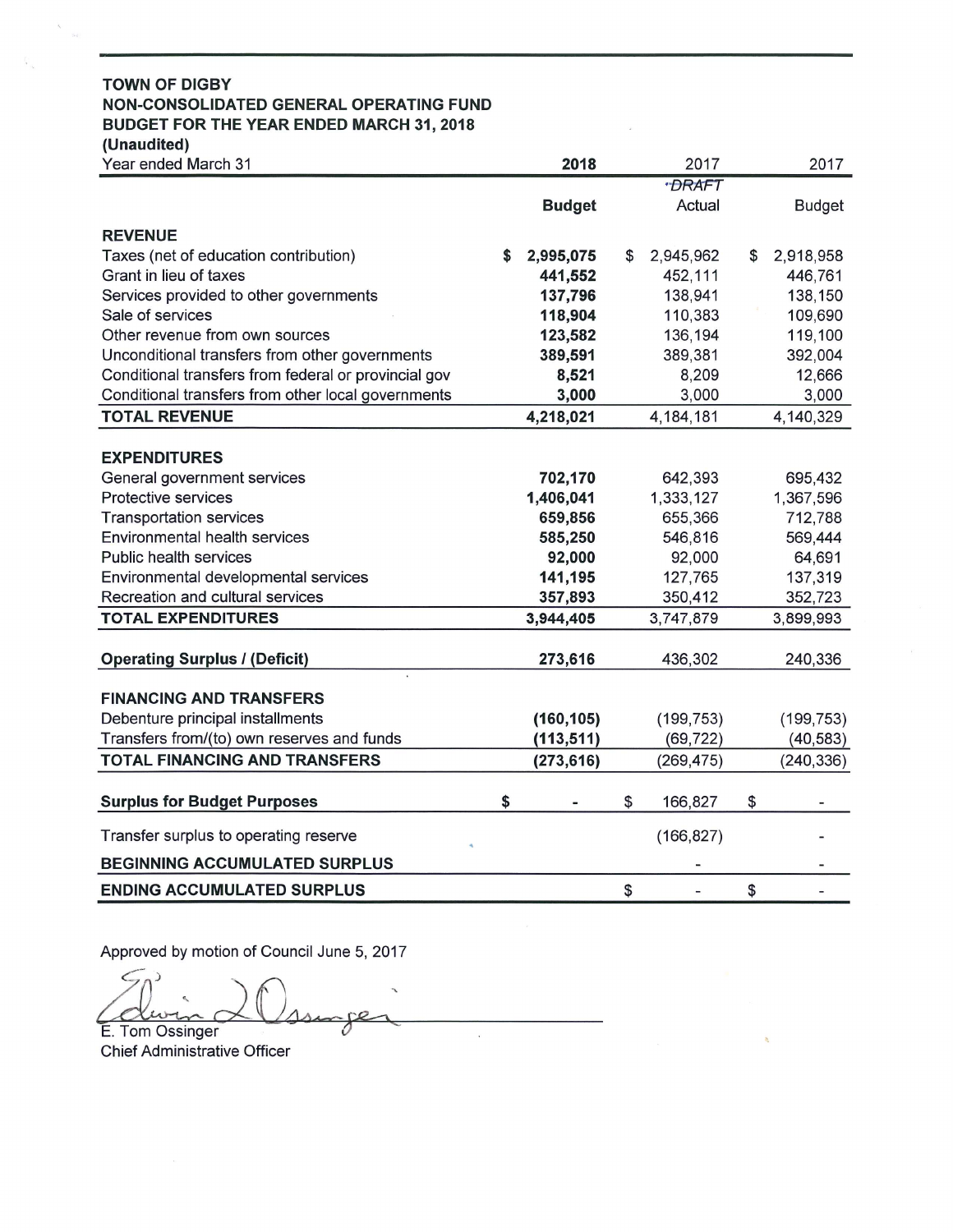| <b>DETAIL</b>                                           |                | (0)           |               |               |
|---------------------------------------------------------|----------------|---------------|---------------|---------------|
|                                                         |                | 2018          | 2017          | 2017          |
| <b>REVENUE</b>                                          | <b>GL ACCT</b> | <b>Budget</b> | <b>Actual</b> | <b>Budget</b> |
| <b>TAXES</b>                                            |                |               |               |               |
| <b>Assessable Property</b>                              |                |               |               |               |
| <b>Residential Tax</b>                                  | 11110          | 1,726,407     | 1,695,518     | 1,695,180     |
| <b>Commercial Property</b>                              | 11120          | 1,013,725     | 952,224       | 961,140       |
| Seasonal Commercial Accts Reduction                     | 11123          | (11, 620)     | (11, 723)     | (11, 723)     |
|                                                         |                | 1,002,105     | 940,501       | 949,417       |
| Resource Tax                                            | 11130          | 11,033        | 11,150        | 11,150        |
| <b>Area Rates And Special Assessments</b>               |                |               |               |               |
| Commercial                                              |                |               |               |               |
| Sewer Estimate (48% see metered sales spreadsheet)      |                | 115,227       | 133,893       | 126,858       |
| Residential                                             |                |               |               |               |
| <b>Residential Garbage Rate</b>                         | 11214          | 287,469       | 277,218       | 276,973       |
| <b>Sewer Services Rate</b>                              | 11215          | 240,057       | 278,945       | 264,287       |
| less commercial sewer estimate                          |                | (115, 227)    | (133, 893)    | (126, 858)    |
|                                                         |                | 412,299       | 422,269       | 414,402       |
| subtotal                                                |                | 3,267,071     | 3,203,331     | 3,197,007     |
| <b>Business Property</b>                                |                |               |               |               |
| <b>Business Occupancy Tax</b>                           | 11410          |               |               |               |
| Based On Revenue (Aliant)                               | 11420          | 13,328        | 14,056        | 14,056        |
| NSP HST Offset Payment                                  | 11431          | 14,027        | 14,027        | 15,900        |
| <b>Other Taxes</b>                                      |                | 27,355        | 28,083        | 29,956        |
| Deed Transfer Tax                                       | 11910          | 58,640        | 73,552        | 51,000        |
|                                                         |                | 58,640        | 73,552        | 51,000        |
| <b>Education Expenditures As A Reduction Of Tax Rev</b> |                |               |               |               |
| Appropriation To Sch Board                              | 28477          | (357, 991)    | (359,005)     | (359,005)     |
| <b>TOTAL TAXES</b>                                      |                | 2,995,075     | 2,945,962     | 2,918,958     |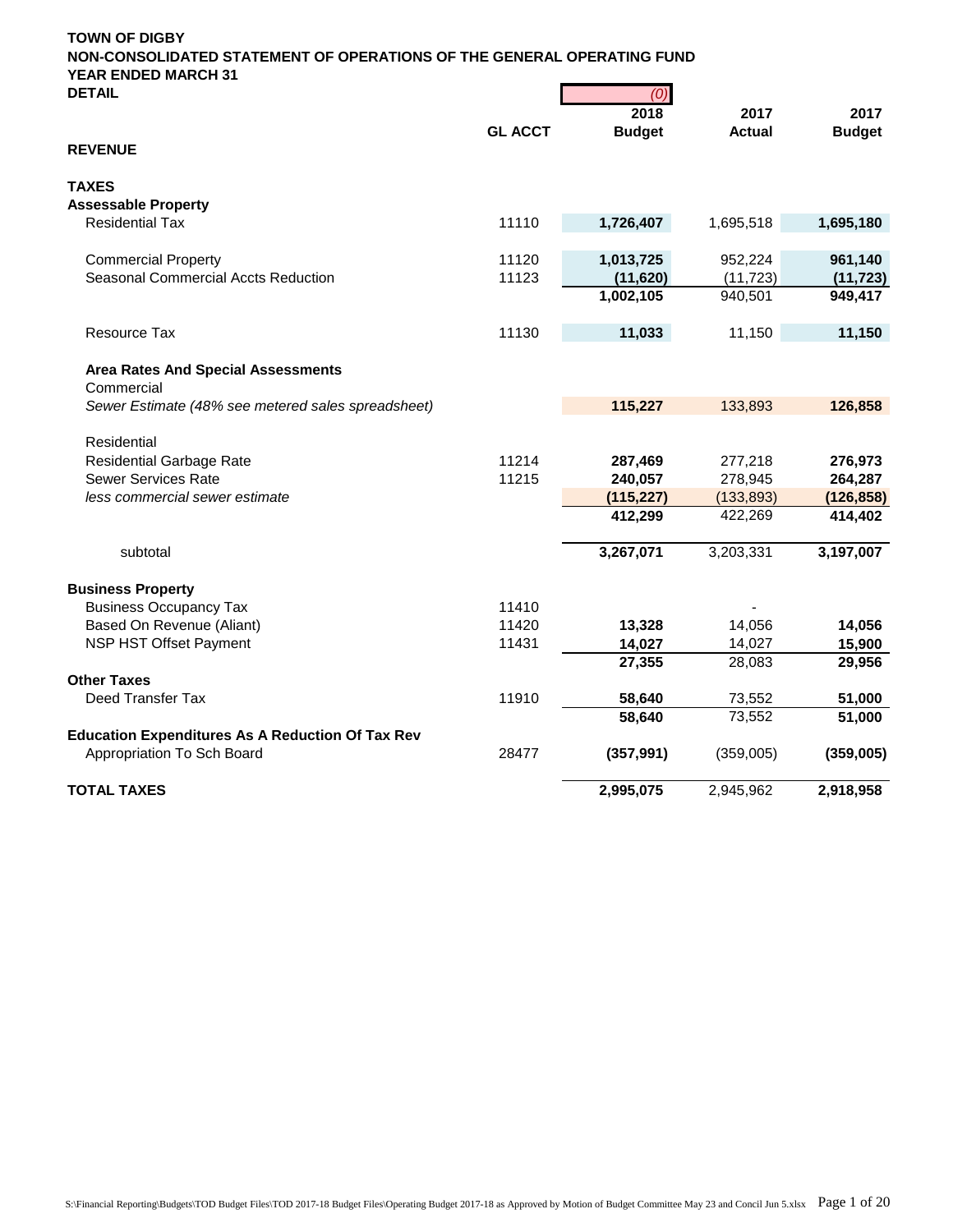| DETAIL                                                                         |                | (0)           |               |               |
|--------------------------------------------------------------------------------|----------------|---------------|---------------|---------------|
|                                                                                |                | 2018          | 2017          | 2017          |
|                                                                                | <b>GL ACCT</b> | <b>Budget</b> | <b>Actual</b> | <b>Budget</b> |
| <b>GRANTS IN LIEU OF TAXES</b>                                                 |                |               |               |               |
| <b>Federal Government</b>                                                      |                |               |               |               |
| <b>Federal Government</b>                                                      | 12100          | 37,376        | 37,376        | 37,009        |
| <b>Federal Government Agencies</b>                                             |                |               |               |               |
| Canada Post                                                                    | 12280          | 15,150        | 14,904        | 14,904        |
|                                                                                |                | 15,150        | 14,904        | 14,904        |
| <b>Provincial Government</b><br>Provincial Property and Supported Institutions |                |               |               |               |
| <b>Provincial Government</b>                                                   | 12110          | 119,827       | 121,894       | 121,896       |
| Pines Hotel Management Agreement                                               | 12120          | 262,460       | 271,199       | 266,213       |
|                                                                                |                | 382,287       | 393,093       | 388,109       |
| <b>Fire Protection</b>                                                         |                |               |               |               |
| <b>Provincial Fire Protecti-Non GIL Blds</b>                                   | 12331          | 6,739         | 6,739         | 6,739         |
|                                                                                |                | 6,739         | 6,739         | 6,739         |
| <b>Total Provincial Government</b>                                             |                | 389,026       | 399,832       | 394,848       |
| TOTAL GRANTS IN LIEU OF TAXES                                                  |                | 441,552       | 452,111       | 446,761       |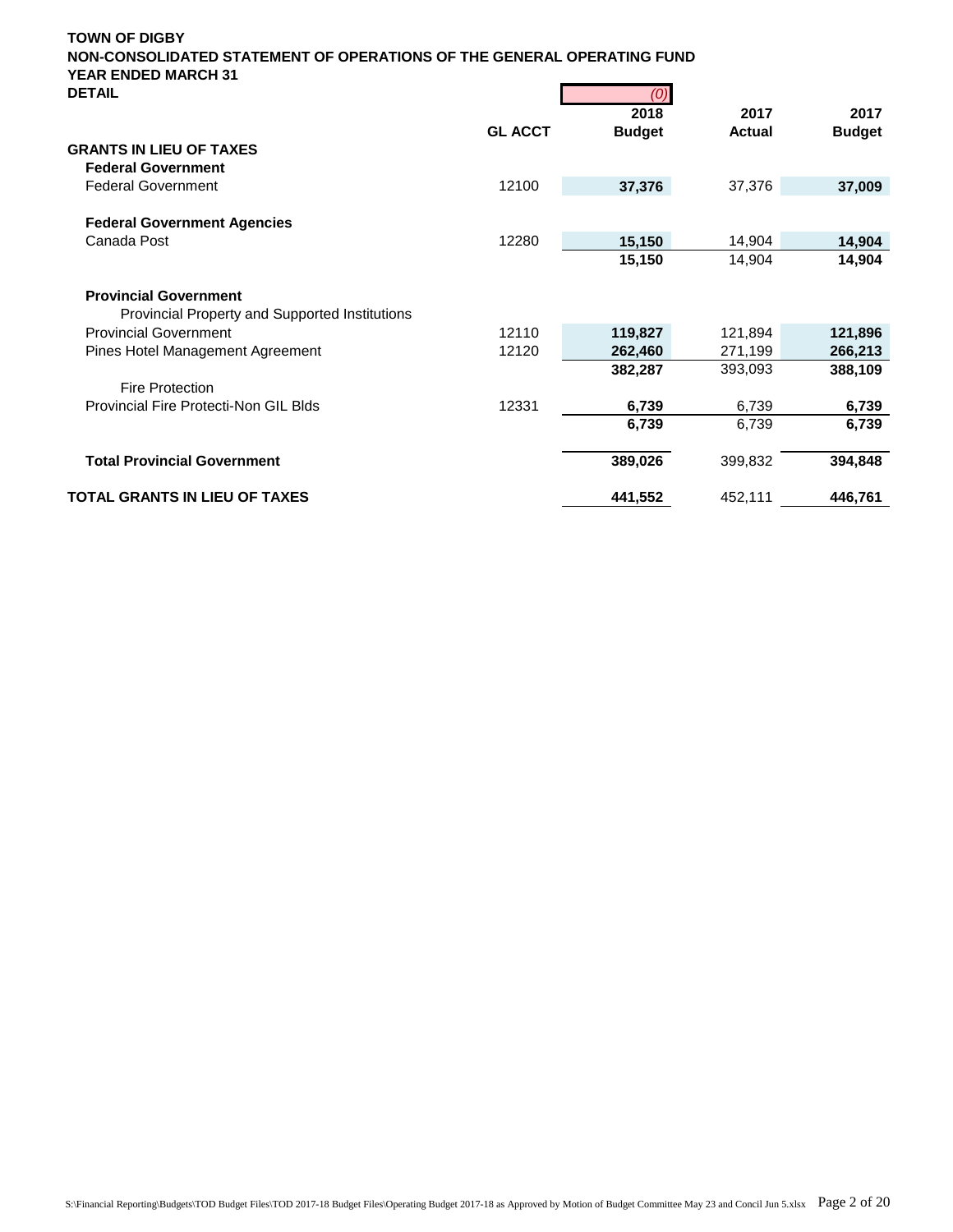|                                                     | <b>GL ACCT</b> | $\mathbf{v}$<br>2018<br><b>Budget</b> | 2017<br>Actual | 2017<br><b>Budget</b> |
|-----------------------------------------------------|----------------|---------------------------------------|----------------|-----------------------|
| <b>SERVICES PROVIDED TO OTHER GOVERNMENTS</b>       |                |                                       |                |                       |
| <b>Other Local Governments</b>                      |                |                                       |                |                       |
| District Road Maintenance                           | 13010          | 2.624                                 | 2.573          | 2.532                 |
| Other services provided toMunicipality              | 13330          | 150                                   | 750            |                       |
| Mun of Digby Fire Services Grant                    | 14405          | 52.198                                | 51.275         | 51,275                |
| <b>Municipal Sewer Charges</b>                      | 14410          | 82.824                                | 84.343         | 84,343                |
| <b>TOTAL SERVICES PROVIDED TO OTHER GOVERNMENTS</b> |                | 137.796                               | 138.941        | 138,150               |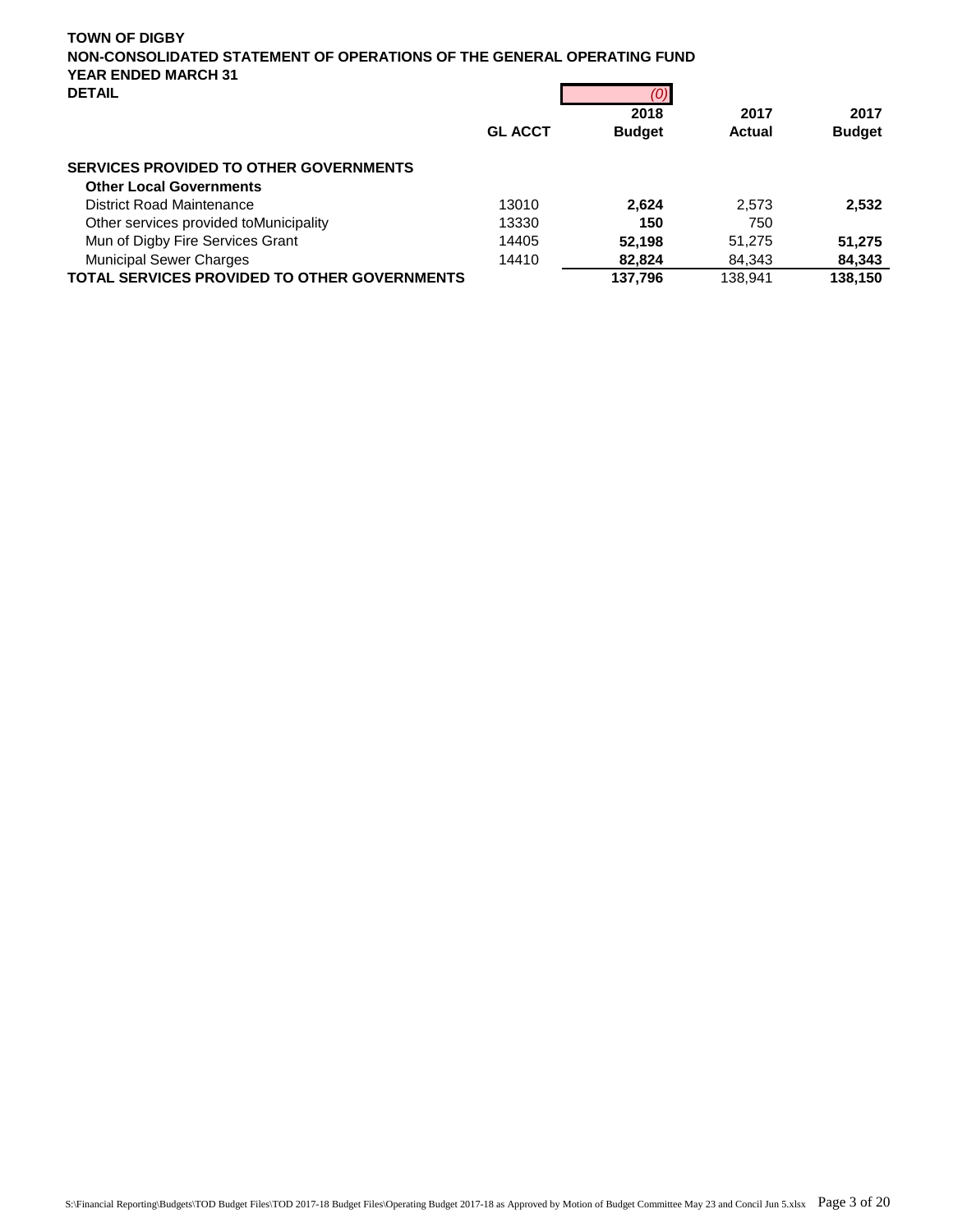| DETAIL                                  |                | (U)           |                          |               |
|-----------------------------------------|----------------|---------------|--------------------------|---------------|
|                                         |                | 2018          | 2017                     | 2017          |
|                                         | <b>GL ACCT</b> | <b>Budget</b> | Actual                   | <b>Budget</b> |
| <b>SALES OF SERVICES</b>                |                |               |                          |               |
| <b>General Government Services</b>      |                |               |                          |               |
| <b>Administrative Fees DWC</b>          | 14420          | 115,739       | 106,815                  | 106,815       |
| <b>Tax Certificates</b>                 | 14920          | 240           | 200                      |               |
|                                         |                | 115,979       | 107,015                  | 106,815       |
| <b>Protective Services</b>              |                |               |                          |               |
| Criminal Records Check/Finger Prints    | 14220          | 675           | 870                      | 675           |
| Criminal Rcd Check/FingPrinDO NOT USE   | 17522          |               | $\overline{\phantom{a}}$ |               |
|                                         |                | 675           | 870                      | 675           |
| <b>Environmental Health Services</b>    |                |               |                          |               |
| Solid Waste Drop Off Fees               | 14445          | ٠             |                          | 200           |
| <b>Environment Development Services</b> |                |               |                          |               |
| Subdivision/Development Fees            | 14650          | 2,250         | 2,498                    | 2,000         |
| <b>TOTAL SALES OF SERVICES</b>          |                | 118,904       | 110,383                  | 109,690       |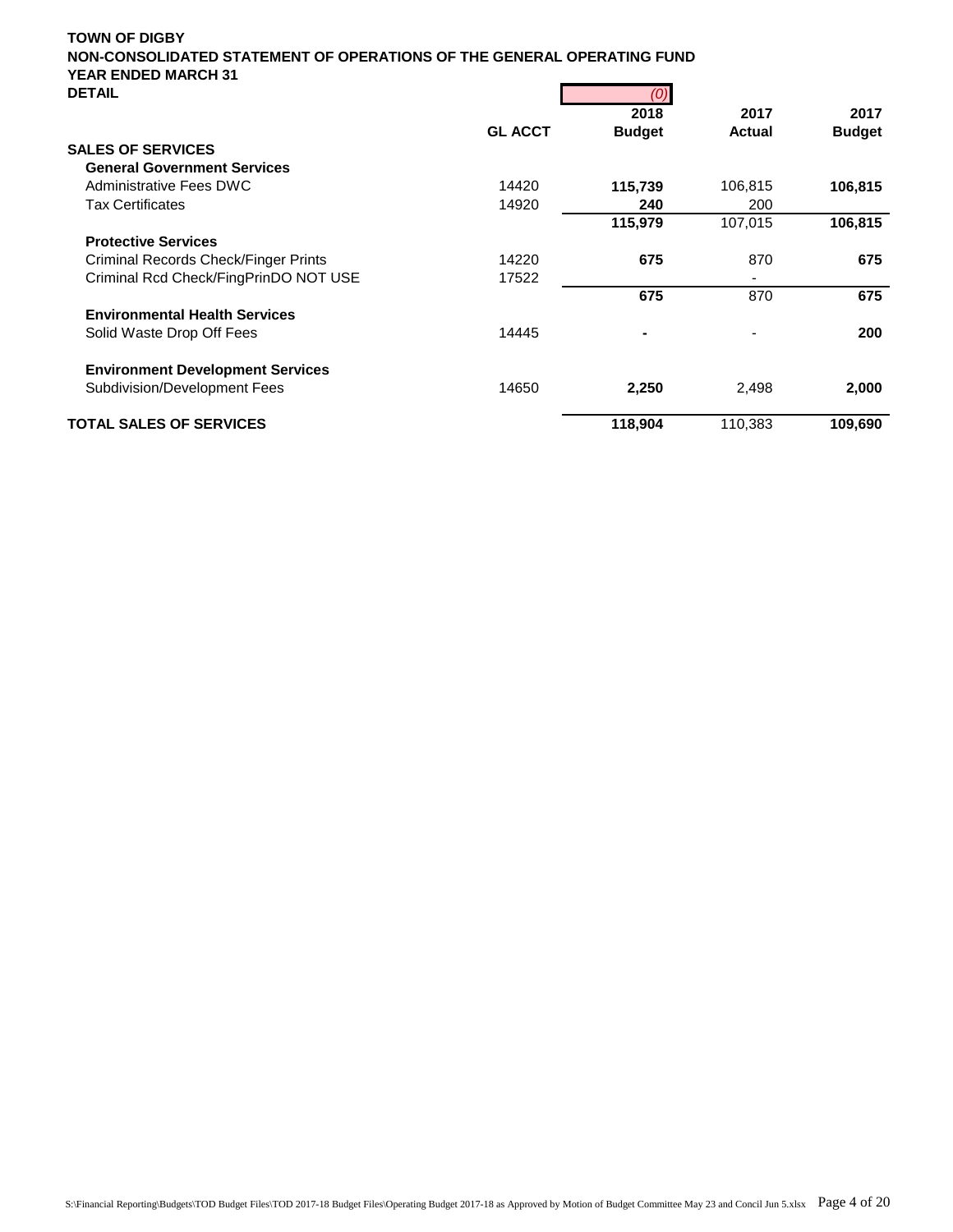|                | 2018                                                        | 2017                                                                                                                     | 2017                                                                                                           |
|----------------|-------------------------------------------------------------|--------------------------------------------------------------------------------------------------------------------------|----------------------------------------------------------------------------------------------------------------|
| <b>GL ACCT</b> |                                                             | <b>Actual</b>                                                                                                            | <b>Budget</b>                                                                                                  |
|                |                                                             |                                                                                                                          |                                                                                                                |
|                |                                                             |                                                                                                                          |                                                                                                                |
| 15120          | 404                                                         | 475                                                                                                                      | 375                                                                                                            |
| 15130          | 787                                                         |                                                                                                                          | 750                                                                                                            |
| 15140          | 862                                                         |                                                                                                                          | 775                                                                                                            |
| 15150          | 4,511                                                       | 10,680                                                                                                                   | 3,000                                                                                                          |
|                | 6,564                                                       | 13,160                                                                                                                   | 4,900                                                                                                          |
|                |                                                             |                                                                                                                          |                                                                                                                |
| 15210          | 1,011                                                       | 325                                                                                                                      | 500                                                                                                            |
| 15220          | 4,057                                                       | 4,572                                                                                                                    | 2,300                                                                                                          |
| 15225          |                                                             |                                                                                                                          |                                                                                                                |
| 15230          |                                                             |                                                                                                                          |                                                                                                                |
|                | 5,068                                                       | 4,897                                                                                                                    | 2,800                                                                                                          |
|                |                                                             |                                                                                                                          |                                                                                                                |
| 15310          | 231                                                         | 231                                                                                                                      | 200                                                                                                            |
| 15315          |                                                             | 1,425                                                                                                                    | 500                                                                                                            |
| 15317          |                                                             |                                                                                                                          | 5,000                                                                                                          |
| 15318          |                                                             |                                                                                                                          |                                                                                                                |
| 15320          |                                                             |                                                                                                                          | 15,000                                                                                                         |
| 15324          | ä,                                                          |                                                                                                                          |                                                                                                                |
|                |                                                             |                                                                                                                          | 4,000                                                                                                          |
|                |                                                             |                                                                                                                          | 2,500                                                                                                          |
|                |                                                             |                                                                                                                          | 27,200                                                                                                         |
|                |                                                             |                                                                                                                          |                                                                                                                |
|                |                                                             |                                                                                                                          |                                                                                                                |
|                |                                                             |                                                                                                                          | $\blacksquare$                                                                                                 |
|                |                                                             |                                                                                                                          |                                                                                                                |
|                |                                                             |                                                                                                                          |                                                                                                                |
|                |                                                             |                                                                                                                          | 4,200                                                                                                          |
|                |                                                             |                                                                                                                          |                                                                                                                |
|                |                                                             |                                                                                                                          | 4,200                                                                                                          |
|                |                                                             |                                                                                                                          |                                                                                                                |
|                |                                                             |                                                                                                                          | 77,000                                                                                                         |
|                |                                                             |                                                                                                                          |                                                                                                                |
|                |                                                             |                                                                                                                          |                                                                                                                |
| 14910          |                                                             |                                                                                                                          |                                                                                                                |
| 15910          | 3,000                                                       | 11,585                                                                                                                   | 3,000                                                                                                          |
|                | 3,000                                                       | 11,585                                                                                                                   | 3,000                                                                                                          |
|                | 123,582                                                     | 136,194                                                                                                                  | 119,100                                                                                                        |
|                | 15330<br>15334<br>15915<br>15940<br>15510<br>15515<br>15610 | <b>Budget</b><br>1,650<br>5,100<br>4,869<br>14,200<br>5,200<br>1,400<br>32,650<br>500<br>500<br>4,800<br>4,800<br>71,000 | 660<br>1,345<br>4,040<br>5,641<br>11,528<br>4,998<br>1,390<br>29,252<br>722<br>722<br>4,768<br>4,768<br>71,810 |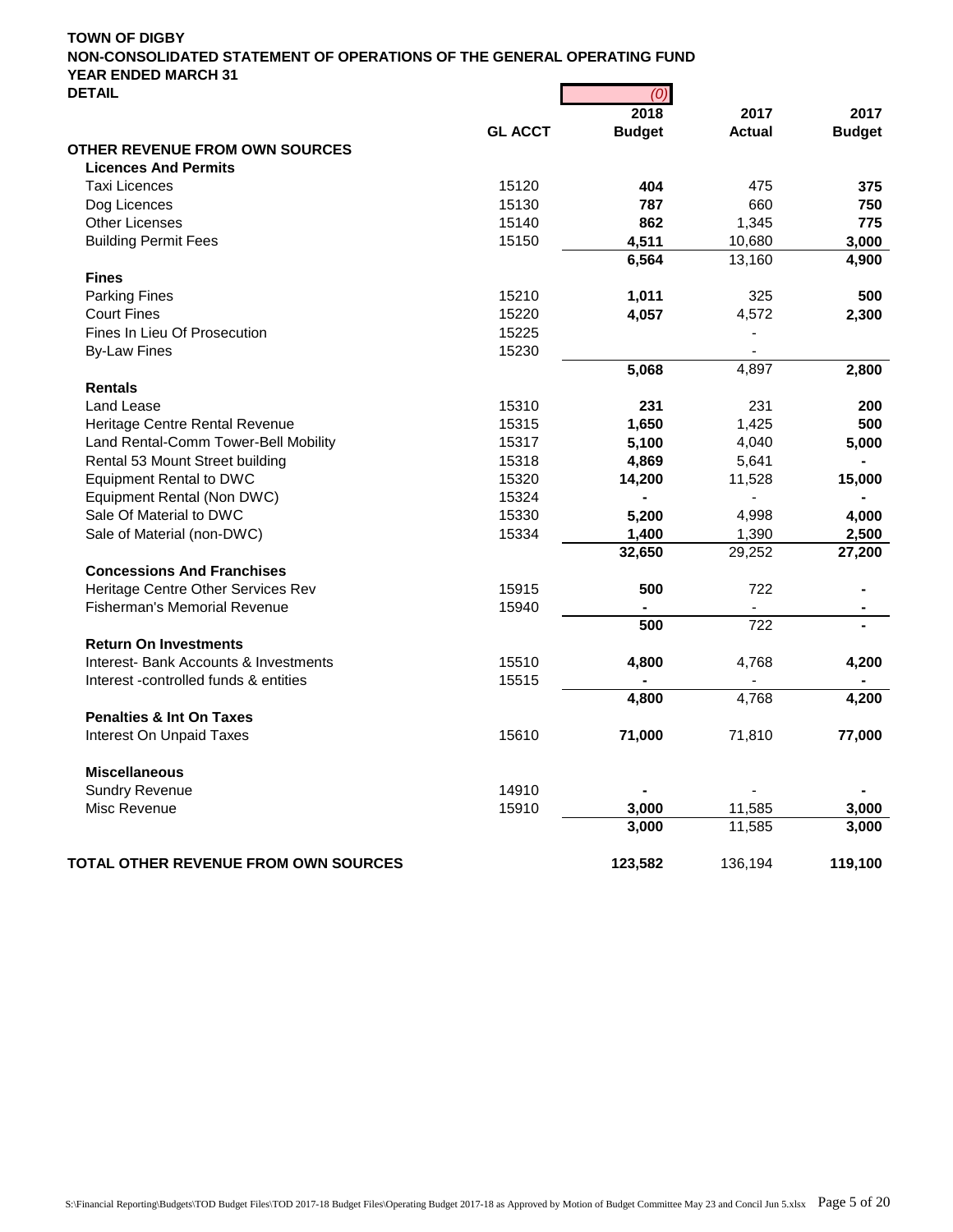| <b>TOWN OF DIGBY</b><br>NON-CONSOLIDATED STATEMENT OF OPERATIONS OF THE GENERAL OPERATING FUND<br><b>YEAR ENDED MARCH 31</b> |                                                        |               |               |  |  |
|------------------------------------------------------------------------------------------------------------------------------|--------------------------------------------------------|---------------|---------------|--|--|
|                                                                                                                              |                                                        |               |               |  |  |
|                                                                                                                              | (0)                                                    |               |               |  |  |
|                                                                                                                              | 2018                                                   | 2017          | 2017          |  |  |
| <b>GL ACCT</b>                                                                                                               |                                                        | <b>Actual</b> | <b>Budget</b> |  |  |
|                                                                                                                              |                                                        |               |               |  |  |
|                                                                                                                              |                                                        |               |               |  |  |
|                                                                                                                              |                                                        |               |               |  |  |
| 16110                                                                                                                        | 368,558                                                | 368,558       | 368,558       |  |  |
|                                                                                                                              |                                                        |               |               |  |  |
| 17533                                                                                                                        |                                                        |               |               |  |  |
| 16295                                                                                                                        | 5,300                                                  | 5,277         | 7,900         |  |  |
|                                                                                                                              |                                                        |               |               |  |  |
| 18991                                                                                                                        |                                                        |               |               |  |  |
| 16310                                                                                                                        | 15,733                                                 | 15,546        | 15,546        |  |  |
|                                                                                                                              | 389,591                                                | 389,381       | 392,004       |  |  |
|                                                                                                                              | <b>TOTAL UNCONDITIONAL TRANSFERS OTHER GOVERNMENTS</b> | <b>Budget</b> |               |  |  |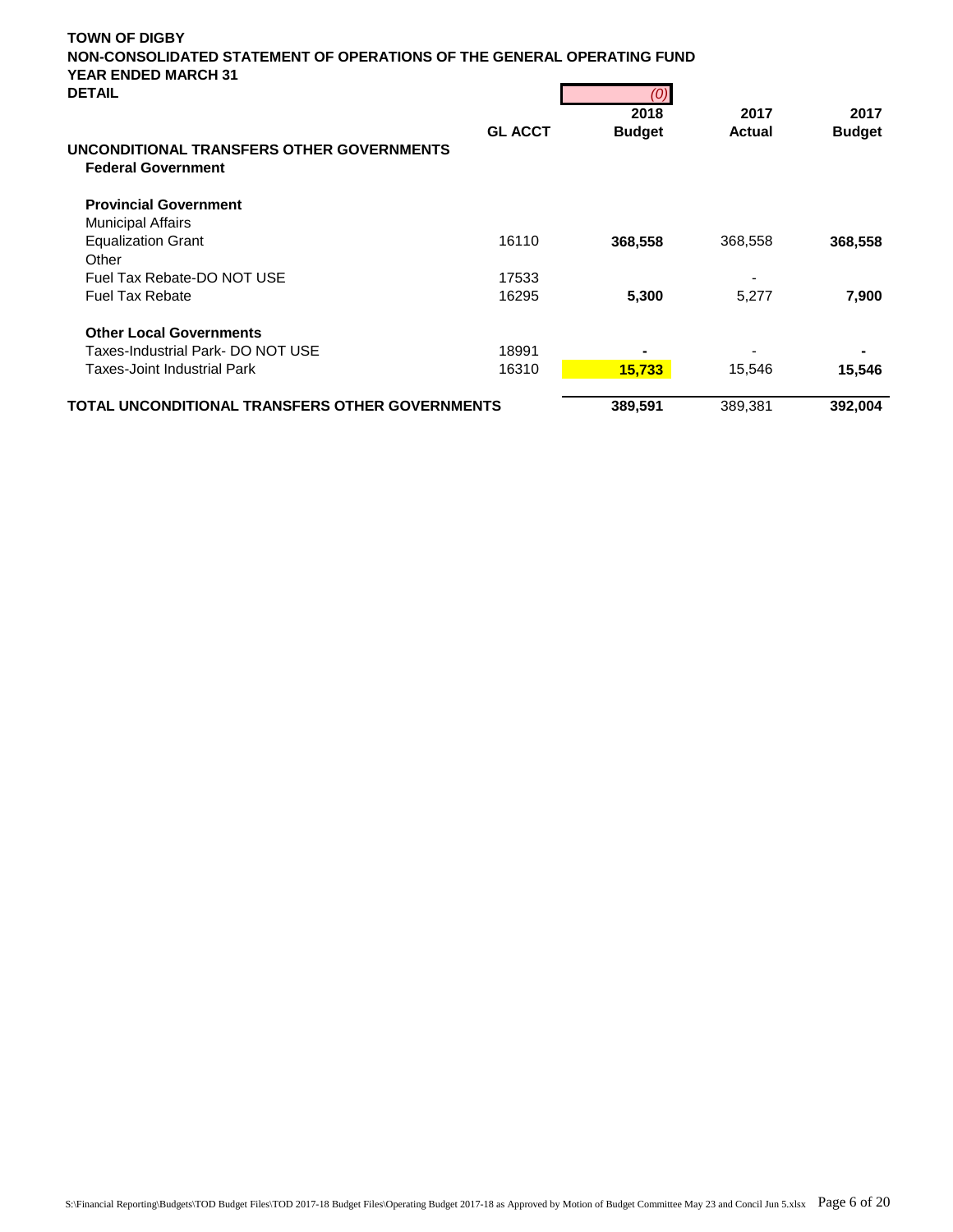| <b>TOWN OF DIGBY</b><br>NON-CONSOLIDATED STATEMENT OF OPERATIONS OF THE GENERAL OPERATING FUND<br><b>YEAR ENDED MARCH 31</b> |                |               |               |               |
|------------------------------------------------------------------------------------------------------------------------------|----------------|---------------|---------------|---------------|
| <b>DETAIL</b>                                                                                                                |                | (0)           |               |               |
|                                                                                                                              |                | 2018          | 2017          | 2017          |
|                                                                                                                              | <b>GL ACCT</b> | <b>Budget</b> | <b>Actual</b> | <b>Budget</b> |
| <b>CONDITIONAL TRANSFERS FROM FEDERAL OR PROVINCIAL</b><br><b>GOVERNMENTS OR AGENCIES</b><br><b>Federal Government</b>       |                |               |               |               |
| <b>Provincial Government</b>                                                                                                 |                |               |               |               |
| <b>EMO Civic Address Program Funding</b>                                                                                     | 17524          | 1.000         | 1.000         | 1,000         |
| NS Transit funding                                                                                                           | 17526          |               |               |               |
| Provincial VIC funding                                                                                                       | 17528          | 7,521         | 7,209         | 11,666        |
| <b>TOTAL CONDITIONAL TRANSFERS FROM FEDERAL OR</b><br><b>PROVINCIAL GOVERNMENTS OR AGENCIES</b>                              |                | 8,521         | 8,209         | 12.666        |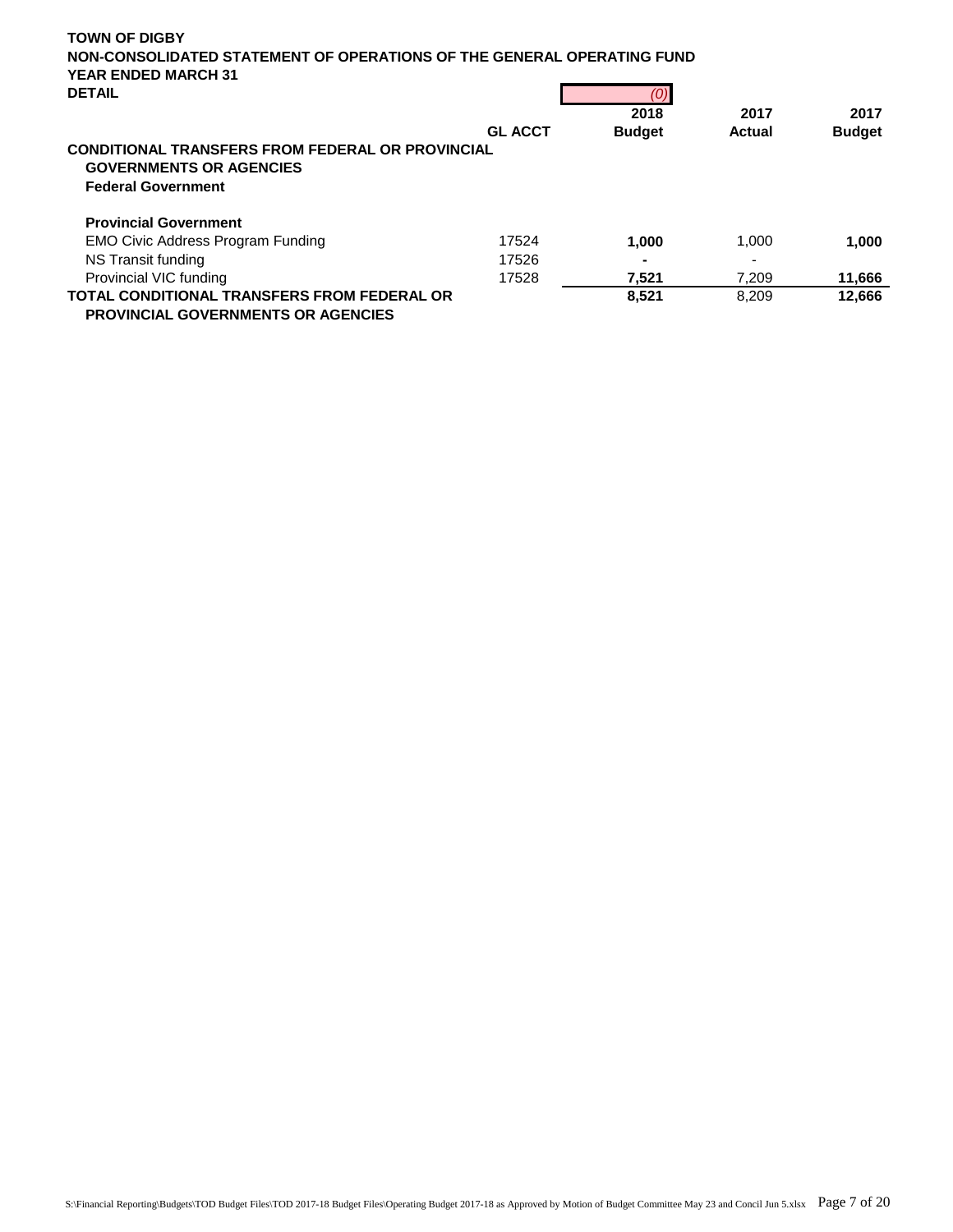| <b>TOWN OF DIGBY</b><br>NON-CONSOLIDATED STATEMENT OF OPERATIONS OF THE GENERAL OPERATING FUND<br><b>YEAR ENDED MARCH 31</b><br><b>DETAIL</b> |                |               |           |               |
|-----------------------------------------------------------------------------------------------------------------------------------------------|----------------|---------------|-----------|---------------|
|                                                                                                                                               |                | 2018          | 2017      | 2017          |
|                                                                                                                                               | <b>GL ACCT</b> | <b>Budget</b> | Actual    | <b>Budget</b> |
| <b>CONDITIONAL TRANSFERS FROM OTHER LOCAL GOVERNMENTS</b>                                                                                     |                |               |           |               |
| Mun Of Digby-Tourist Bureau                                                                                                                   | 18993          | 3,000         | 3.000     | 3,000         |
| <b>TOTAL CONDITIONAL TRANSFERS FROM OTHER LOCAL</b><br><b>GOVERNMENTS</b>                                                                     |                | 3.000         | 3.000     | 3,000         |
| <b>TOTAL REVENUE</b>                                                                                                                          |                | 4.218.020     | 4,184,180 | 4.140.329     |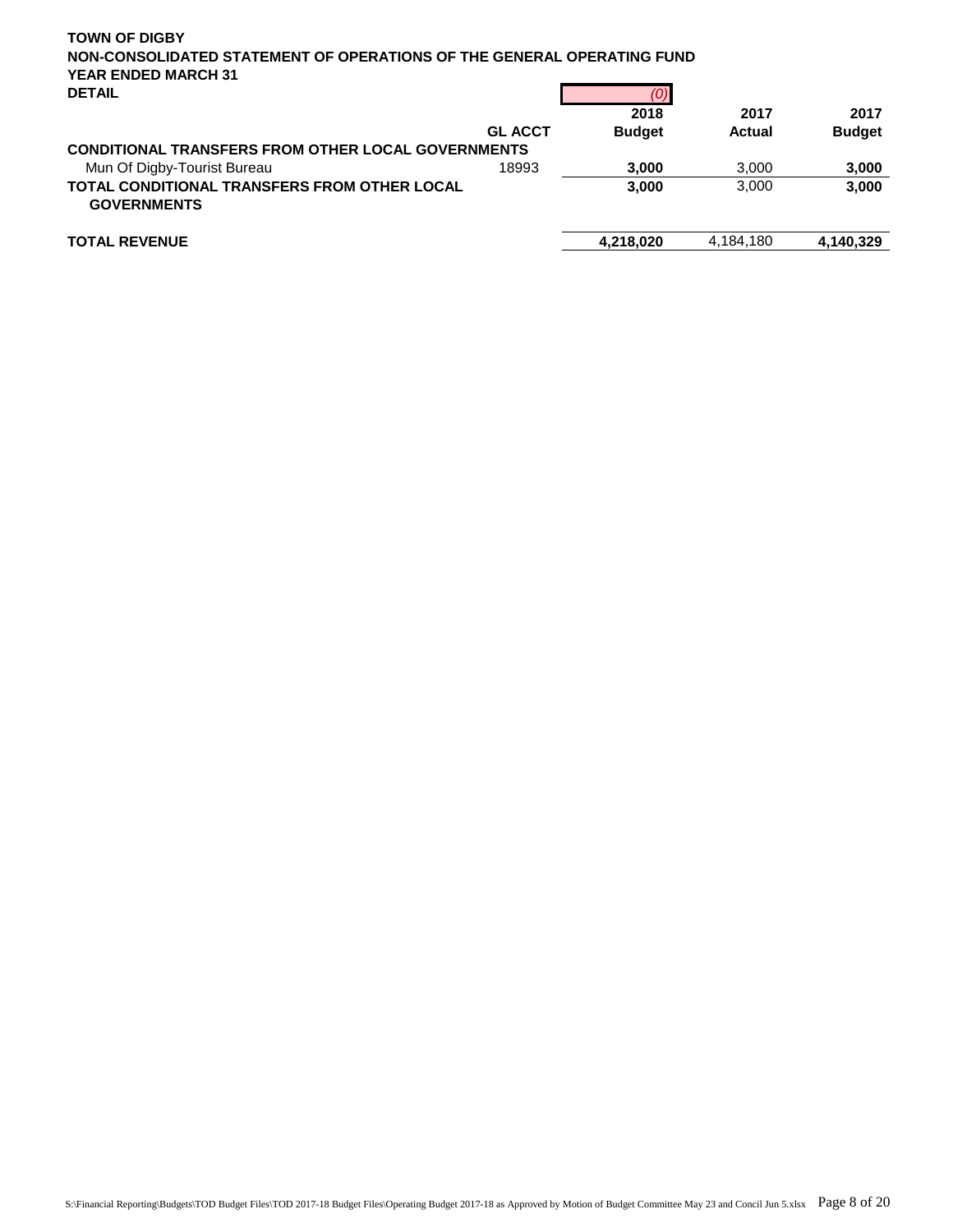| <b>DETAIL</b>                                     |                                              | (0)              |                  |                  |
|---------------------------------------------------|----------------------------------------------|------------------|------------------|------------------|
|                                                   |                                              | 2018             | 2017             | 2017             |
| <b>EXPENDITURES</b>                               | <b>GL ACCT</b>                               | <b>Budget</b>    | <b>Actual</b>    | <b>Budget</b>    |
| <b>GENERAL GOVERNMENT SERVICES</b><br>Legislative |                                              |                  |                  |                  |
| <b>Mayor Remuneration</b>                         |                                              |                  |                  |                  |
| <b>Mayor Salary</b>                               | 21111                                        | 23,430           | 20,000           | 20,000           |
| HST Rebate-MayorSalary 1/3 exp portio             | 21114                                        |                  | (693)            | (616)            |
|                                                   |                                              | 23,430           | 19,307           | 19,384           |
| <b>Mayor Expenses</b>                             |                                              |                  |                  |                  |
| Mayor's expenses: Travel, Meals, etc              | 21112                                        | 3,900            | 3,971            | 1,600            |
| <b>Council Remuneration</b>                       |                                              |                  |                  |                  |
| <b>Council Salary</b>                             | 21131                                        | 66,776           | 74,554           | 74,000           |
| HST Rebate-CouncilSalary 1/3 exp port             | 21135                                        |                  | (2,520)          | (2, 298)         |
|                                                   |                                              | 66,776           | 72,034           | 71,702           |
| <b>Council Expenses</b>                           |                                              |                  |                  |                  |
| <b>Council Expenses</b>                           | 21132                                        | 10,900           | 7,854            | 12,500           |
| CPP-Council                                       | 21133<br>3,595<br>14,495<br>108,601<br>21206 | 2,697            | 3,911            |                  |
|                                                   |                                              |                  | 10,551           | 16,411           |
| <b>Total Legislative</b>                          |                                              |                  | 105,863          | 109,097          |
| <b>General Administration</b>                     |                                              |                  |                  |                  |
| <b>Administrative</b>                             |                                              |                  |                  |                  |
| Vacation Pay Accrual Adjustment-Admin             |                                              |                  | (2,506)          | 744              |
| Clerk's Pension-Adjust Unfunded Liab              | 21208                                        | 2,500            | 2,000            |                  |
| <b>CAO Salary</b>                                 | 21210                                        | 88,637           | 84,877           | 84,877           |
| Legal                                             | 21211                                        | 7,500            | 7,576            | 8,800            |
| Clerk's Pension-current payments                  | 21212                                        | 6,754            | 6,754            | 6,754            |
| <b>Town Hall Expenses</b>                         | 21213                                        | 19,000           | 17,062           | 19,000           |
| <b>Office Salaries</b>                            | 21214                                        | 189,287          | 185,867          | 184,485          |
| Sick time accrual adjustment - Admin              | 21215                                        |                  | 6,166            |                  |
| Service Awards Accrual adjustmt-admin             | 21216                                        | 752              | 1,597            | 1,219            |
| EI/CPP- Administration                            | 21217                                        | 16,435           | 16,901           | 16,846           |
| Pension-Administration                            | 21218                                        | 13,896           | 13,668           | 13,468           |
| <b>Administration-Benefits</b>                    | 21219                                        | 8,740<br>353,501 | 8,192<br>348,153 | 8,048<br>344,241 |
| <b>Financial Management</b>                       |                                              |                  |                  |                  |
| <b>External Audit</b>                             | 21225                                        | 24,657           | 24,173           | 23,500           |
| <b>Other Accounting Services</b>                  | 21227                                        |                  |                  |                  |
|                                                   |                                              | 24,657           | 24,173           | 23,500           |
| <b>Taxation</b>                                   |                                              |                  |                  |                  |
| <b>Tax Rebates or Cancellations</b>               |                                              |                  |                  |                  |
| Seasonal Commer-DO NOT USE-SEE 11123              | 21242                                        |                  |                  |                  |
| Municipal Low Income Tax Exemptions               | 21243                                        | 2,750            | 2,750            | 3,500            |
| Allowance For Appeals/Changes                     | 21244                                        | 1,000            | 1,091            | 1,500            |
| Exemptions/Reductions Charitable Org              | 21245                                        | 15,047           | 15,664           | 15,664           |
|                                                   |                                              | 18,797           | 19,505           | 20,664           |
| <b>Transfer for Assessment Services</b>           |                                              |                  |                  |                  |
| Assessment Services (PVSC)                        | 21248                                        | 27,062           | 27,156           | 27,975           |
| Other taxation                                    |                                              |                  |                  |                  |
| <b>Tax Collection Fees</b>                        | 21250                                        |                  |                  |                  |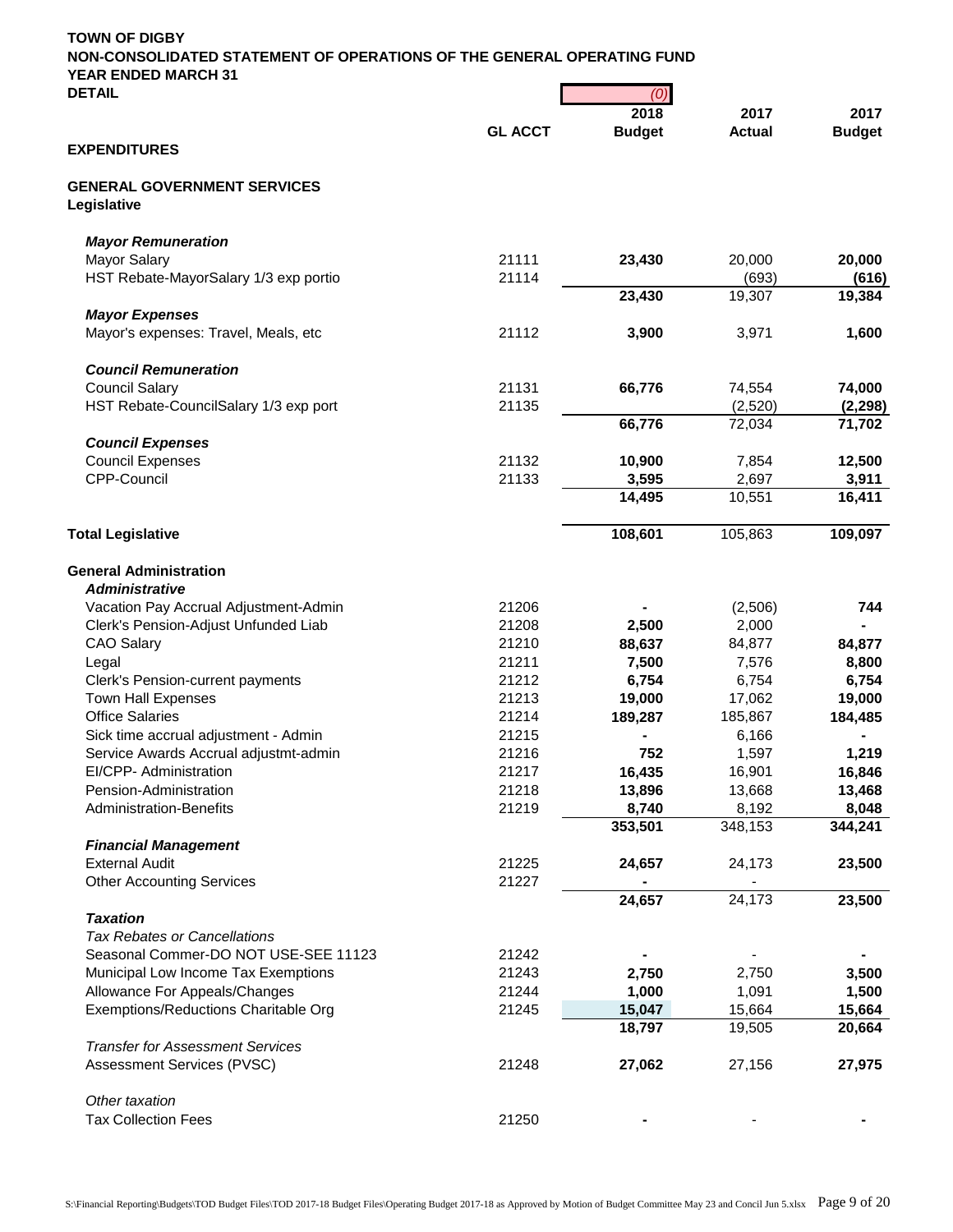|                                              |                | 2018          | 2017          | 2017          |
|----------------------------------------------|----------------|---------------|---------------|---------------|
|                                              | <b>GL ACCT</b> | <b>Budget</b> | <b>Actual</b> | <b>Budget</b> |
| <b>Other Gen. Adm. Services</b>              |                |               |               |               |
| <b>Bank Charges</b>                          | 21304          | 2,600         | 2,526         | 2,800         |
| Phones & internet                            | 21291          | 8,220         | 8,059         | 8,900         |
| Advertising                                  | 21292          | 4,100         | 4,084         | 4,000         |
| Cash Over/Short                              | 21293          |               | 26            |               |
| <b>Other General Admin Services</b>          | 21294          | 3,500         | 2,352         | 3,500         |
| <b>Office &amp; Computer Supplies</b>        | 21295          | 11,700        | 10,121        | 13,000        |
| Workers Compensation-Gen                     | 21296          | 3,905         | 3,988         | 3,606         |
| <b>Christmas Decorations</b>                 | 21297          | 1,200         | 533           | 1,200         |
| <b>Computer Forms</b>                        | 21298          | 500           | 476           | 500           |
| <b>Staff Training Courses</b>                | 21299          | 5,400         | 5,394         | 5,000         |
| Postage & Shipping                           | 21300          | 4,300         | 4,278         | 5,000         |
| Membership Fees/Dues                         | 21301          | 5,100         | 5,091         | 5,000         |
| Office Equipment                             | 21302          | 9,300         | 9,291         | 9,500         |
| <b>IT Support Services</b>                   | 21303          | 6,600         | 6,601         | 6,000         |
| <b>Email Server Hosting Service Fees</b>     | 21310          | 3,000         | 2,935         | 2,772         |
|                                              |                | 69,425        | 65,755        | 70,778        |
| <b>Total General Administration</b>          |                | 493,442       | 484,743       | 487,158       |
| <b>Debt Charges</b>                          |                |               |               |               |
| <b>General Operations Interest</b>           |                |               |               |               |
| Interest on Short Term Borrowings            | 21713          |               |               |               |
| Interest on long-term debt                   |                |               |               |               |
| <b>General Government Debenture Interest</b> | 21721          | 154           | 177           | 177           |
| General Gov LTD Term Loan Interest           | 21722          |               |               |               |
|                                              |                | 154           | 177           | 177           |
| <b>Total Debt Charges</b>                    |                | 154           | 177           | 177           |
| <b>Valuation Allowances</b>                  |                |               |               |               |
| Uncollectible taxes expense/recovery         | 21811          | 15,000        |               | 15,000        |
| <b>Total Valuation Allowances</b>            |                | 15,000        |               | 15,000        |
| <b>Other Gen. Gov. Services</b>              |                |               |               |               |
| Elections, Plebicites and Electors' Meetings |                |               |               |               |
| Elections, Plebicites, Etc.                  | 21910          | 3,000         | 805           | 3,000         |
| Grants To Organizations and individuals      |                |               |               |               |
| <b>Grants To Organizations</b>               | 21950          | 41,700        | 14,000        | 36,500        |
| Sponsorships / Other Donations               | 21953          | 5,000         | 4,135         | 5,000         |
| <b>Contribution to Medical Centre</b>        | 25910          |               |               |               |
|                                              |                | 46,700        | 18,135        | 41,500        |
| <b>Other General Services</b>                |                |               |               |               |
| Staff Conventions/Conferences/Worksho        | 21920          | 9,000         | 7,986         | 6,400         |
| <b>Other Staff Travel/ Meals</b>             | 21921          | 1,900         | 1,415         | 2,600         |
| <b>Town Hall Insurance</b>                   | 21925          | 6,228         | 4,176         | 8,500         |
| <b>Public Liability Insurance</b>            | 21930          | 6,744         | 9,463         | 9,750         |
| Life Accident Travel Insur                   | 21931          |               | 259           | 250           |
| General Accident and Damage Claims           | 21933          | 1,800         | 529           | 3,000         |
| Vacant School Building-costs                 | 21960          | 4,000         | 8,515         | 3,000         |
| <b>Other General Gov Services</b>            | 21991          | 5,600         | 326           | 6,000         |
|                                              |                | 35,272        | 32,669        | 39,500        |
| <b>Total Other Gen. Gov. Services</b>        |                | 84,972        | 51,609        | 84,000        |
| TOTAL GENERAL GOVERNMENT SERVICES:           |                | 702,169       | 642,393       | 695,432       |

S:\Financial Reporting\Budgets\TOD Budget Files\TOD 2017-18 Budget Files\Operating Budget 2017-18 as Approved by Motion of Budget Committee May 23 and Concil Jun 5.xlsx Page 10 of 20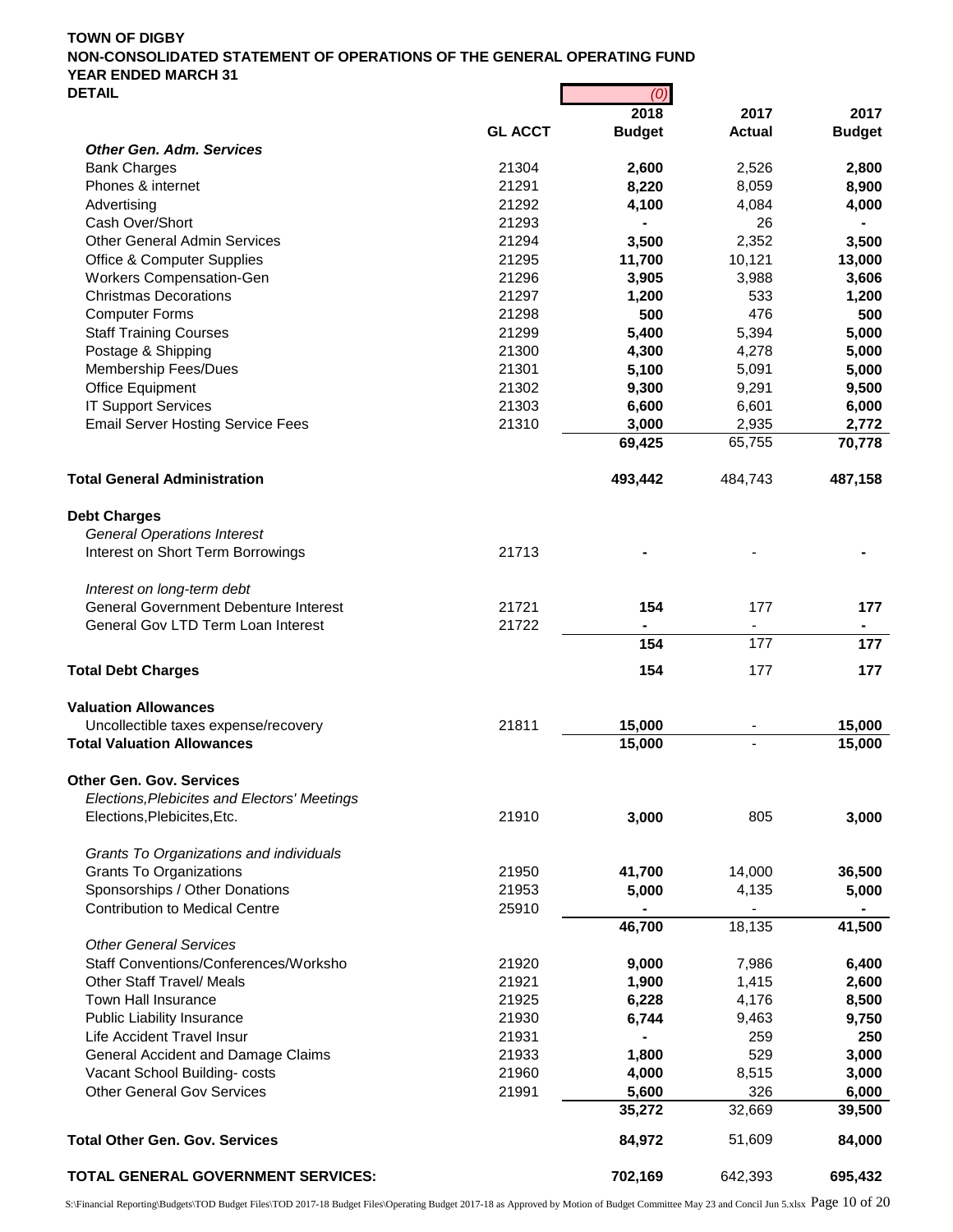| <b>DEIAIL</b>                            |                | (ט'           |               |               |
|------------------------------------------|----------------|---------------|---------------|---------------|
|                                          |                | 2018          | 2017          | 2017          |
|                                          | <b>GL ACCT</b> | <b>Budget</b> | <b>Actual</b> | <b>Budget</b> |
| <b>PROTECTIVE SERVICES</b>               |                |               |               |               |
| <b>Police Protection</b>                 |                |               |               |               |
| Salary-Steno                             | 22120          |               |               |               |
| Steno-Benefits                           | 22121          |               |               |               |
| Police Steno-El/CPP                      | 22122          |               |               |               |
| <b>WCB RCMP Steno</b>                    | 22123          |               |               |               |
| <b>RCMP Steno - Pension</b>              | 22124          |               |               |               |
| R.C.M.P. Services                        | 22130          | 903,816       | 870,728       | 870,723       |
| Prov. Policing Contribution              | 22131          |               |               |               |
|                                          |                | 903,816       | 870,728       | 870,723       |
| <b>Law Enforcement</b>                   |                |               |               |               |
| <b>Transfer to Correctional Services</b> |                |               |               |               |
| <b>Transfer to Correctional Services</b> | 22220          | 27,090        | 27,081        | 27,081        |
|                                          |                | 27,090        | 27,081        | 27,081        |
| Other                                    |                |               |               |               |
| <b>Special Constable</b>                 | 22132          | 38,116        | 41,527        | 41,527        |
| <b>Enforcement Supplies/Costs</b>        | 22133          | 1,200         | 974           | 1,234         |
| Other Law Enforcement-CPP/EI             | 22134          | 3,616         | 1,057         | 3,149         |
| <b>Workers Compensation</b>              | 22135          | 805           | 845           | 864           |
| Spec Cons Clothing/Milage/Enf.           | 22136          | 1,600         | 238           | 1,385         |
| <b>Special Constable Benefits</b>        | 22137          | 4,120         | 2,874         | 2,845         |
| Special Constable Pension                | 22138          | 1,906         | 2,076         | 2,076         |
| Meeting/Training/Membership Expense      | 22139          | 900           |               | 400           |
| Misc Law Enforcement Expense DO NOT USE  | 22140          |               | 116           | 620           |
| <b>By-Law Enforcement Phone</b>          | 22141          | 950           | 967           | 950           |
| Sick Accrual Adjustment-Protect Serv     | 22144          | 1,000         | (21, 945)     |               |
| Service Award Adjustment-Protective S    | 22146          |               | 257           | 257           |
| Vacation Accrual Adj-Protective Serv     | 22148          |               | (847)         | 31            |
| <b>School Crossing Guard Supplies</b>    | 22290          | 200           | 135           | 664           |
| <b>School Crossing Guard Wages</b>       | 22291          | 11,880        | 11,564        | 13,076        |
| <b>Prosecuting Attorney</b>              | 22292          | 2,000         | 2,452         | 1,000         |
|                                          |                | 68,293        | 42,289        | 70,078        |
| <b>Total Law Enforcement</b>             |                | 95,383        | 69,370        | 97,159        |
| <b>Fire Protection</b>                   |                |               |               |               |
| Water Supply & Hydrants                  |                |               |               |               |
| Water Supply & Hydrants                  | 22450          | 197,765       | 197,765       | 197,765       |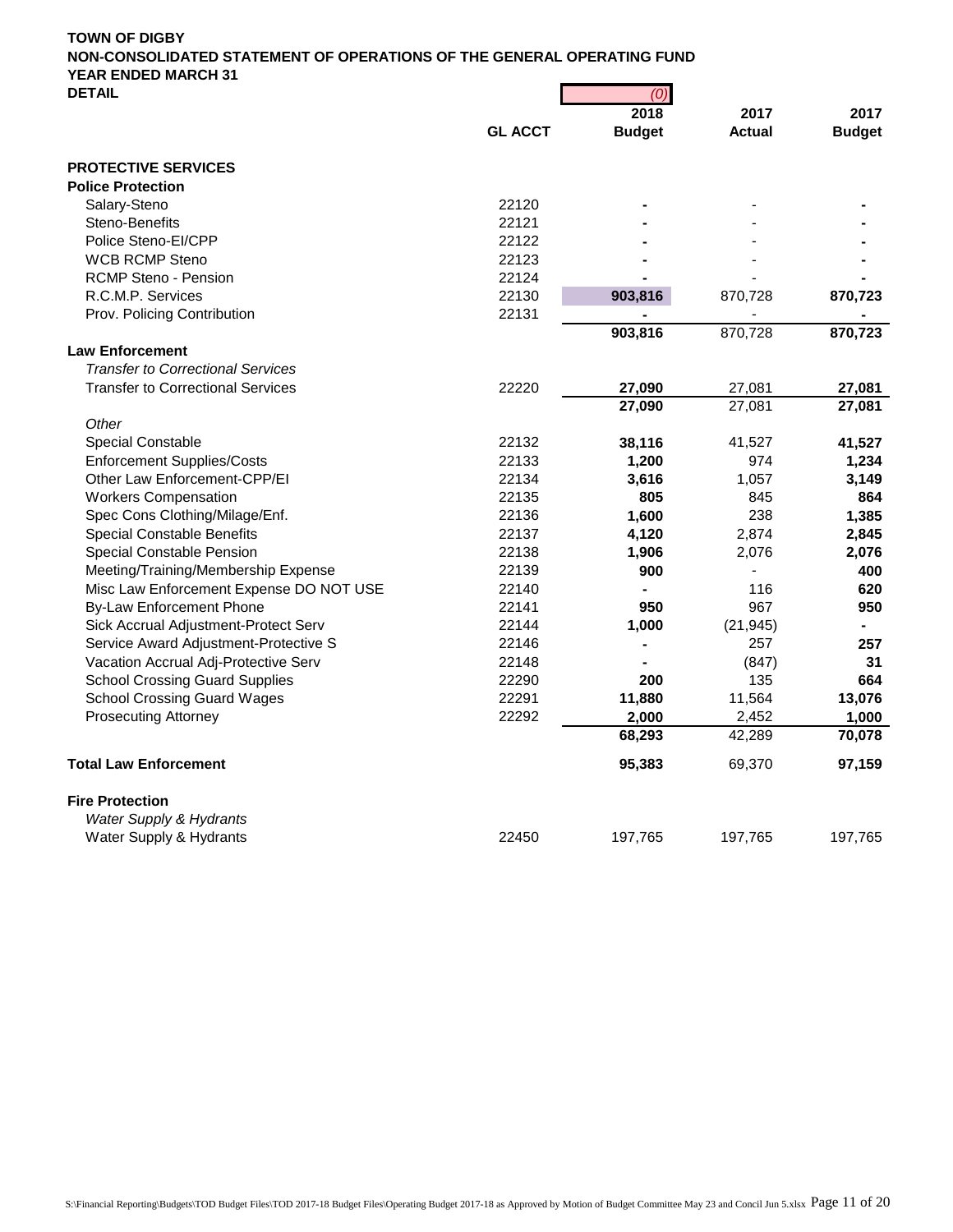| UC I AIL                                 |                | ושן           |               |               |  |  |
|------------------------------------------|----------------|---------------|---------------|---------------|--|--|
|                                          |                | 2018          | 2017          | 2017          |  |  |
| Other                                    | <b>GL ACCT</b> | <b>Budget</b> | <b>Actual</b> | <b>Budget</b> |  |  |
| Municipal Fire Services Grant            | 22405          | 25,000        | 25,000        | 25,000        |  |  |
| Fire Brigade-Accident Insur              | 22410          | 3,000         |               | 2,949         |  |  |
| Fire Dept Vehicle Insurance              | 22415          | 5,179         | 5,132         | 2,700         |  |  |
| <b>Fire Station Insurance</b>            | 22416          | 3,747         | 2,552         | 3,780         |  |  |
| Fire Fighting Force-Honorariums/weeke    | 22420          | 32,500        | 32,500        | 32,500        |  |  |
| Phone Expense-Fire Dept                  | 22430          | 5,252         | 5,252         | 5,400         |  |  |
| Fire Prevention                          | 22455          |               | 1,850         |               |  |  |
| <b>Fire Training</b>                     | 22460          | 2,000         | 5,402         | 3,000         |  |  |
|                                          |                | 7,000         |               | 6,000         |  |  |
| Fire Station: heating Oil/Elec/Water     | 22470          | 22,764        | 22,318        | 27,000        |  |  |
| Fire Fighting Supplies -foam, etc        | 22472          | 2,500         |               | 1,500         |  |  |
| Fire Truck Repairs & Maintenance         | 22481          | 21,500        | 24,534        | 15,000        |  |  |
| Fuel - Fire Dept Rescue Boat             | 22482          | 900           | 380           | 1,000         |  |  |
| Fuel - Fire Trucks                       | 22483          | 4,229         | 4,146         | 3,600         |  |  |
| New Firefighting Clothing & Equipment    | 22484          | 6,100         | 4,417         | 11,341        |  |  |
| Fire Equipment Repairs & Maintenance     | 22485          | 7,500         | 7,453         | 3,000         |  |  |
| Fire Hall Repairs & Maintenance          | 22487          | 6,900         | 6,526         | 4,500         |  |  |
| <b>Total Other</b>                       |                | 156,071       | 147,461       | 148,270       |  |  |
| <b>Total Fire Protection</b>             |                | 353,836       | 345,226       | 346,035       |  |  |
| <b>Emergency Management Organization</b> |                |               |               |               |  |  |
| <b>Emergency Management Coordinator</b>  | 22510          | 2,566         | 1,982         | 5,000         |  |  |
|                                          |                |               |               |               |  |  |
| E.M.O. Expense                           | 22520          | 250           | 12            | 500           |  |  |
| <b>Emergency Measures Training</b>       | 22525          | 500           |               | 500           |  |  |
| <b>EMO Phone TMR Radio Expense</b>       | 22530          | 500           | 460           | 900           |  |  |
| <b>EMC Training</b>                      | 22532          | 100           |               |               |  |  |
| <b>EMC Cell Phone</b>                    | 22535          | 290           | 21            |               |  |  |
| <b>EMC Travel</b>                        | 22537          | 1,000         | 914           |               |  |  |
| <b>EMO EP Week Promotion</b>             | 22540          |               |               |               |  |  |
|                                          |                | 5,206         | 3,389         | 6,900         |  |  |
| <b>Debt Charges</b>                      |                |               |               |               |  |  |
| Protective Services debenture interes    | 22721          | 396           | 580           | 579           |  |  |
| Protective Serv-LTDTerm Loan Interest    | 22722          |               |               |               |  |  |
|                                          |                | 396           | 580           | 579           |  |  |
| <b>Protective Inspections</b>            |                |               |               |               |  |  |
| <b>Building Inspector</b>                | 22921          | 25,529        | 25,029        | 25,000        |  |  |
| <b>Other Protective Services</b>         |                |               |               |               |  |  |
| <b>Surveillance Cameras</b>              | 22905          | 1,500         |               | 1,700         |  |  |
| Senior Safety Program                    | 22910          | 16,000        | 15,000        | 15,000        |  |  |
| <b>Animal Control Officer Costs</b>      | 22930          | 4,000         | 3,600         | 4,000         |  |  |
| <b>Animal Control Supplies</b>           | 22931          | 300           | 204           | 300           |  |  |
| Workers Compensation-animal control      | 22933          |               |               |               |  |  |
| <b>Other Animal Control Costs</b>        | 22934          | 75            |               | 200           |  |  |
|                                          |                | 21,875        | 18,804        | 21,200        |  |  |
| <b>TOTAL PROTECTIVE SERVICES:</b>        |                | 1,406,041     | 1,333,127     | 1,367,596     |  |  |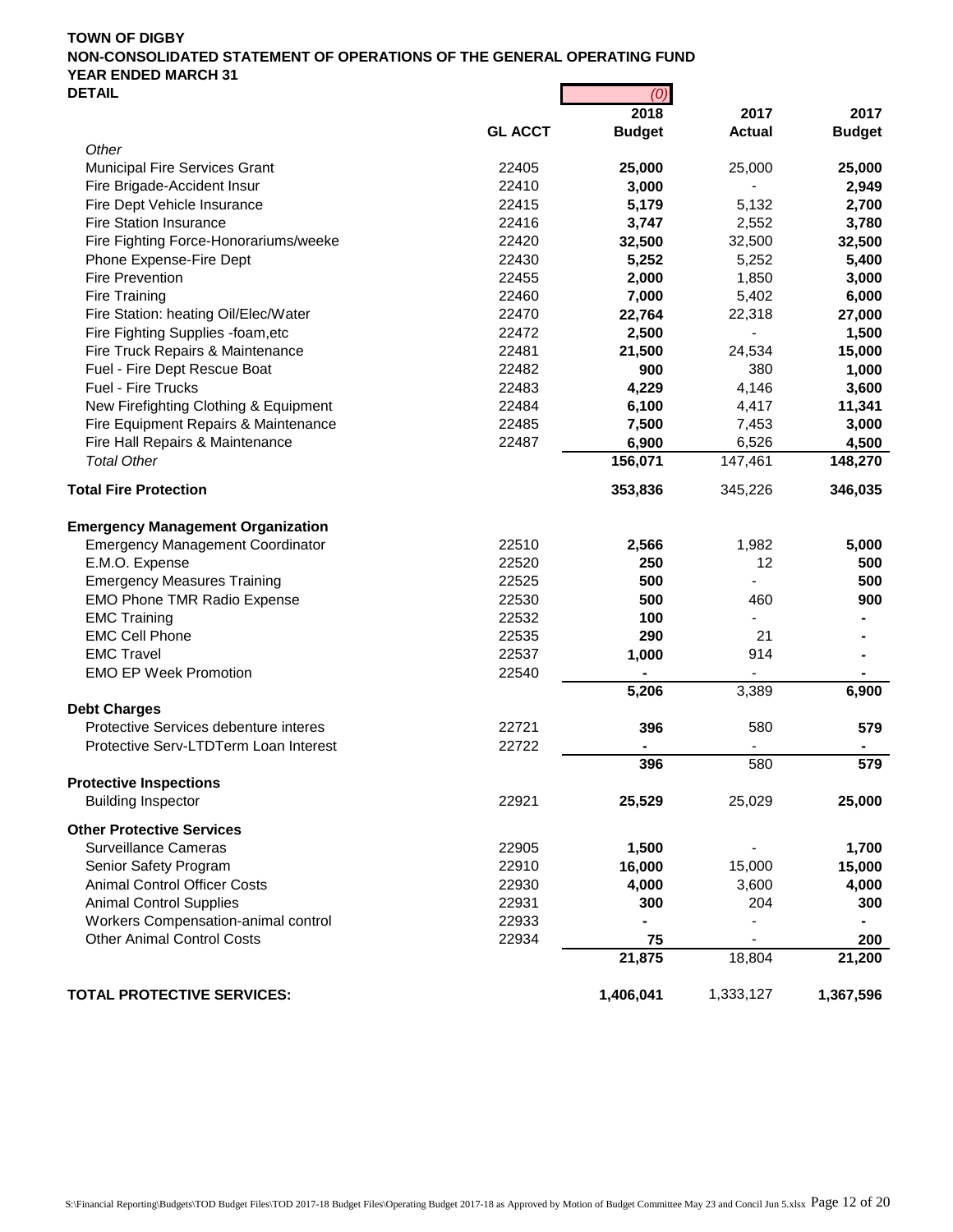| <b>DETAIL</b>                                                 |                | (0)           |               |               |
|---------------------------------------------------------------|----------------|---------------|---------------|---------------|
|                                                               |                | 2018          | 2017          | 2017          |
|                                                               | <b>GL ACCT</b> | <b>Budget</b> | <b>Actual</b> | <b>Budget</b> |
| <b>TRANSPORTATION SERVICES</b>                                |                |               |               |               |
| <b>Common Services</b>                                        | 23110          | 15,349        |               |               |
| Director of Public Works Salary                               | 23111          |               | 29,365<br>747 | 29,365        |
| Director of PW Vehicle Expenses                               |                | 1,000         |               | 2,500         |
| Director of PW-Benefits DO NOT USE                            | 23112          |               | 661           |               |
| Director of PW-Pension DO NOT USE                             | 23113          |               | 1,484         | 1,468         |
| Director of PW-EI/CPP DO NOT USE                              | 23114          |               | 1,946         | 1,941         |
| Director of PW WCB DO NOT USE<br><b>Public Works Salaries</b> | 23115          |               | 475           | 473           |
|                                                               | 23116          | 233,388       | 243,545       | 248,587       |
| Worker's Compensation                                         | 23117          | 5,212         | 6,528         | 7,371         |
| <b>Service Awards</b>                                         | 23118          | 2,439         | 1,310         | 1,136         |
| <b>Public Works-Benefits</b>                                  | 23119          | 11,570        | 13,372        | 14,918        |
| <b>Public Works-Pension</b>                                   | 23120          | 16,671        | 20,472        | 21,532        |
| Public Works-EI/CPP                                           | 23121          | 21,157        | 26,983        | 29,999        |
| Sick Time accrual adj Transport Serv                          | 23122          |               | 3,931         |               |
| Vacation Pay Accrual Adjust-Transport                         | 23123          |               | 631           | 225           |
| Public Works Sal-Allocated to Capital                         | 23125          | (10,000)      | (14, 993)     |               |
| PW Payroll Exp allocated to Sewer                             | 23127          |               | (10, 721)     |               |
| Gen Equip & Expense                                           | 23130          | 8,500         | 9,025         | 7,500         |
| <b>Office Supplies</b>                                        | 23135          | 1,000         | 967           | 750           |
| Small Tools                                                   | 23140          | 2,500         | 2,998         | 2,500         |
| <b>Telephone Expense</b>                                      | 23145          | 2,400         | 1,767         | 2,600         |
| <b>Shop Supplies</b>                                          | 23148          | 5,500         | 6,670         | 4,800         |
| Public Wks Bld- Utilities                                     | 23149          | 6,225         | 6,103         | 11,000        |
| Public Works Bld-Maint.                                       | 23150          | 1,200         | 470           | 1,200         |
| Storage Building-MaintDO NOT USE                              | 23151          |               |               | 300           |
| <b>Staff Travel &amp; Training</b>                            | 23152          | 3,000         | 2,854         | 4,500         |
| P. Works Building Insurance                                   | 23153          | 10,853        | 2,705         |               |
| <b>Total Common Services</b>                                  |                | 337,964       | 359,293       | 394,665       |
| <b>Road Transport</b>                                         |                |               |               |               |
| <b>Roads and Streets</b>                                      |                |               |               |               |
| <b>Road Shoulders</b>                                         | 23231          | 2,000         | 1,194         | 2,500         |
| Snow And Ice Removal-Wages                                    | 23232          | 53,988        | 48,095        |               |
| Salt                                                          | 23233          | 54,200        |               | 42,704        |
|                                                               |                |               | 57,079        | 50,000        |
| <b>Asphalt Patching</b>                                       | 23237          | 50,000        | 38,395        | 40,000        |
| Storm Drainage R&M                                            | 23238          | 9,000         | 5,704         | 7,500         |
| <b>General Street Maintanence</b>                             | 23239          | 7,400         | 7,353         | 7,500         |
| Water-Pub Works Truck Bay 3/4" line                           | 23242          | 406           | 406           | 408           |
| Surveying                                                     | 23244          | 500           |               | 1,000         |
| <b>Sidewalk Repairs</b>                                       | 23245          | 2,500         | 2,360         | 2,500         |
| Lease Payments                                                | 23250          | 14,064        | 24,236        | 25,931        |
| P.W. Truck & Equipment Fuel                                   | 23290          | 30,837        | 30,232        | 42,000        |
| P. Works Vehicle Insurance                                    | 23291          | 4,064         | 2,145         | 3,390         |
| Trucks & Equip Maintanence                                    | 23292          | 35,000        | 25,079        | 38,000        |
|                                                               |                | 263,959       | 242,277       | 263,433       |
| <b>Street Lighting</b>                                        |                |               |               |               |
| <b>Street Lighting</b>                                        | 23234          | 18,974        | 18,602        | 16,000        |
| <b>Traffic Services</b>                                       |                |               |               |               |
| <b>Street Signs</b>                                           | 23241          | 3,000         | 2,716         | 2,500         |
| <b>Traffic Signals</b>                                        | 23235          | 4,200         | 4,448         | 4,000         |
| Line Painting                                                 | 23236          | 16,000        | 12,703        | 16,000        |
|                                                               |                | 23,200        | 19,867        | 22,500        |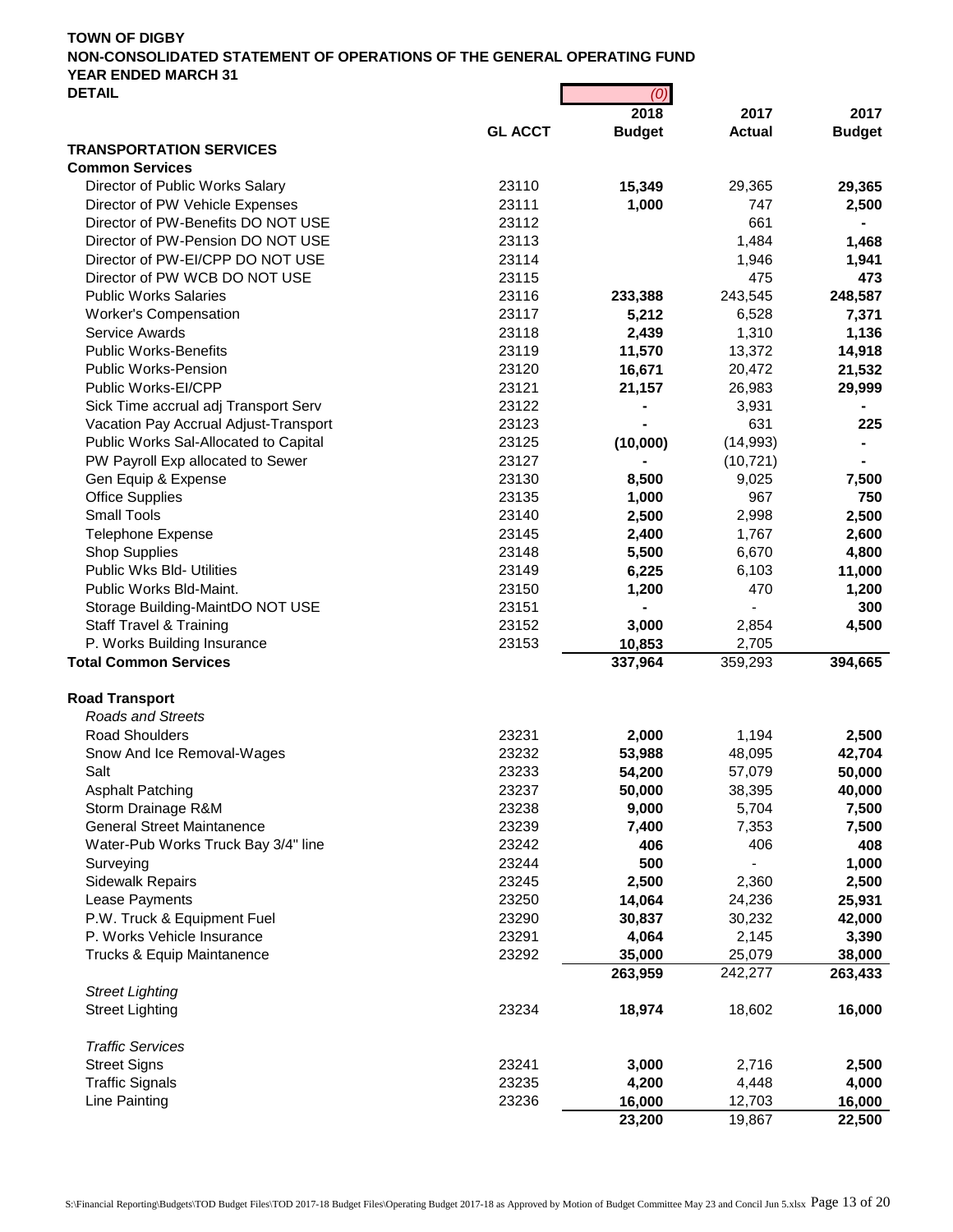| <b>DETAIL</b>                                |                | (0)           |               |               |
|----------------------------------------------|----------------|---------------|---------------|---------------|
|                                              |                | 2018          | 2017          | 2017          |
|                                              | <b>GL ACCT</b> | <b>Budget</b> | <b>Actual</b> | <b>Budget</b> |
| Parking                                      |                |               |               |               |
| Parking Lot Repairs                          | 23243          | 750           |               | 2,500         |
| <b>Total Road Transport</b>                  |                | 306,883       | 280,746       | 304,433       |
| <b>Public Transit</b>                        |                |               |               |               |
| <b>Contracted Bus Services</b>               | 23510          | 4,000         | 4,000         | 4,000         |
|                                              |                | 4,000         | 4,000         | 4,000         |
| <b>Debt Charges Transportation Services</b>  |                |               |               |               |
| Debenture Interest-Transport Services        | 23721          | 10,229        | 9,690         | 9,690         |
| Transport Serv-LTD-Term Loan Interest        | 23722          |               |               |               |
| <b>Transport Services-other debt charges</b> | 23790          | 780           | 1,637         |               |
|                                              |                | 11,009        | 11,327        | 9,690         |
| <b>TOTAL TRANSPORTATION SERVICES:</b>        |                | 659,856       | 655,366       | 712,788       |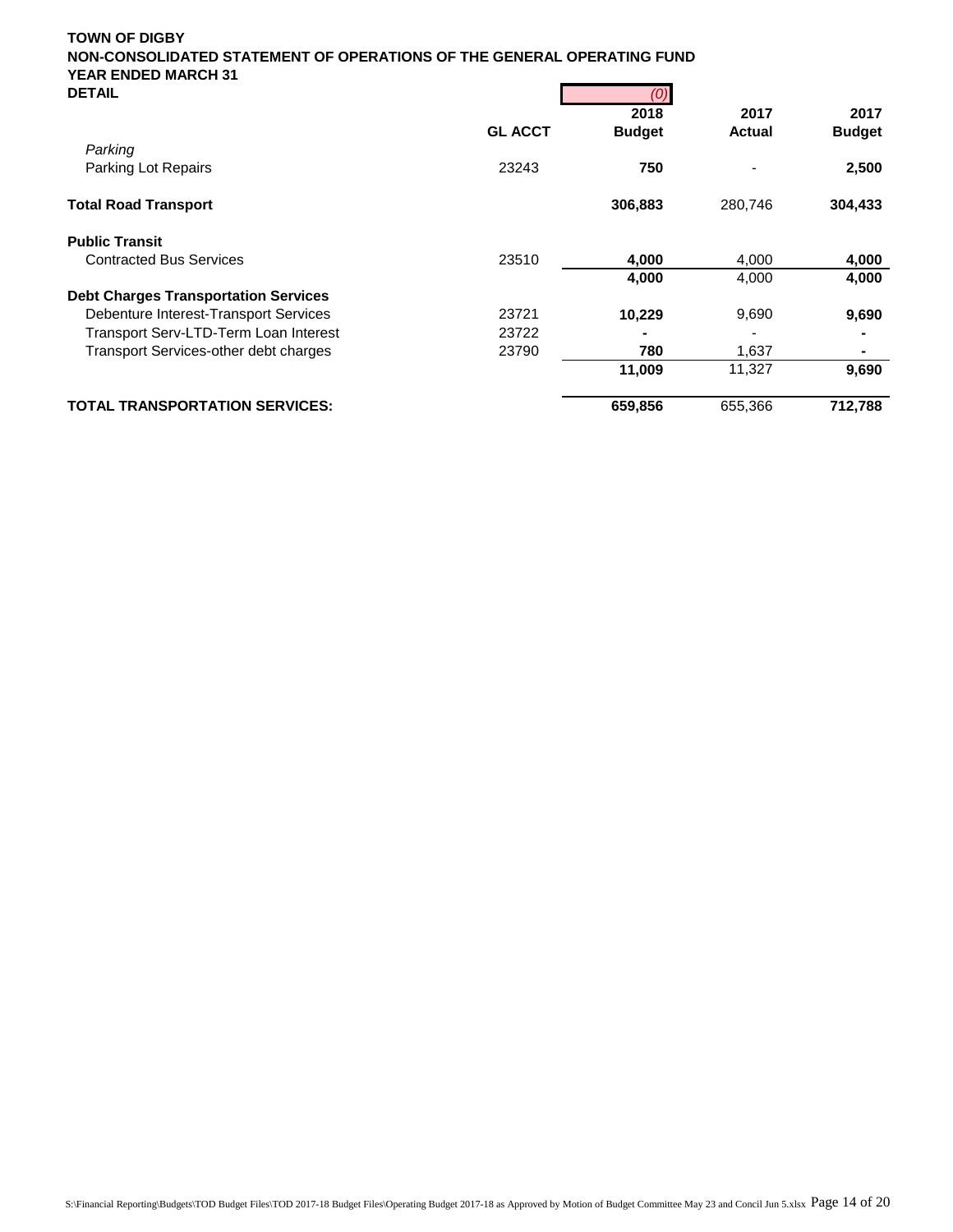| UCIAIL                                       | וש)            |                  |                  |                  |
|----------------------------------------------|----------------|------------------|------------------|------------------|
|                                              | <b>GL ACCT</b> | 2018             | 2017             | 2017             |
| <b>ENVIRONMENTAL HEALTH SERVICES</b>         |                | <b>Budget</b>    | <b>Actual</b>    | <b>Budget</b>    |
| <b>Sewage Collection and Disposal</b>        |                |                  |                  |                  |
| Administration                               |                |                  |                  |                  |
| Wastewater Office & Phone                    | 24242          | 2,010            | 1,791            | 2,200            |
| Sewage collection systems                    |                |                  |                  |                  |
| <b>Wastewater Collection Salary</b>          | 24210          | 6,140            | 5,873            | 31,145           |
| <b>Wastewater Collection- Shop Supplies</b>  | 24211          | 300              | 327              | 500              |
| <b>Wastewater Collection Insurance</b>       | 24212          | 4,393            | 4,777            | 3,750            |
| <b>Wastewater Collection Benefits</b>        | 24215          | 1,511            |                  |                  |
| <b>Wastewater Collection MERC</b>            | 24216          | 2,950            | $\blacksquare$   | 485              |
| <b>Wastewater Collection Pension</b>         | 24217          | 2,178            | $\blacksquare$   | 367              |
| Wastewater Collection System R&M             | 24220          | 15,000           | 13,381           | 10,000           |
| Wastewater Public Works Wages                | 24225          | 37,415           | 32,124           |                  |
| Allocated Payroll Expenses-Collection        | 24228          |                  | 6,725            |                  |
| Wastewater Vehicle Lease                     | 24233          |                  |                  |                  |
| Wastewater Vehicle Repairs & Maint           | 24235          | 600              | 5                | 800              |
| Wastewater Vehicle Fuel                      | 24237          | 1,800            | 2,422            | 1,000            |
| Queen Street Pump Station General Exp        | 24240          | 5,500            | 3,888            | 7,000            |
| <b>Wastewater Collection Courses/Seminar</b> | 24241          | 1,630            | 1,436            | 3,500            |
| <b>Wastewater Collection WCB</b>             | 24243          | 681              |                  | 118              |
| Small tools and equipment                    | 24244          | 600              | 483              | 1,000            |
| Electricity-SewerPump Station QueenSt        | 24245          | 21,251           | 20,834           | 29,147           |
|                                              |                | 101,949          | 92,276           | 88,812           |
| <b>Sewage Lift Stations</b>                  |                |                  |                  |                  |
| Wastewater Lift Station- Elect/R&M           | 24230          | 29,400           | 26,645           | 34,000           |
| Sewage Treatment and Disposal                |                |                  |                  |                  |
| Annual Harbour License-Transport Can         | 24247          | 250              | 250              | 300              |
| Sewer Treatment Salary                       | 24248          | 9,209            | 8,809            |                  |
| <b>Wastewater Treatment Wages</b>            | 24249          | 25,494           | 13,767           | 43,046           |
| Allocated Payroll Expenses-Treatment         | 24250          |                  | 3,996            |                  |
| <b>Wastewater Treatment MERC</b>             | 24251          | 2,350            |                  | 485              |
| <b>Wastewater Treatment Benefits</b>         | 24253          | 1,204            |                  |                  |
| <b>Wastewater Treatment Pension</b>          | 24255          | 1,735            |                  | 367              |
| <b>Wastewater Treatment WCB</b>              | 24257          | 543              |                  | 118              |
| <b>Wastewater Treatment Insurance</b>        | 24258          | 4,732            | 4,983            | 3,750            |
| <b>Electricity Smiths Cove STP</b>           | 24260          | 52,032           | 51,012           | 50,000           |
| Office and Phone Smiths Cove STP             | 24262          | 500              | 1,013            | 1,000            |
| Repair & Maintenance Smiths Cove STP         | 24266          | 22,500           | 19,372           | 20,000           |
| Shop Supplies Smiths Cove STP                | 24268          | 500              | 618              | 500              |
| <b>Small Tools Smiths Cove STP</b>           | 24270          | 600              | 588              | 500              |
| <b>Effluent Testing Smiths Cove STP</b>      | 24272          | 5,500            | 5,787            | 6,500            |
| Wastewater Treatement VehicleRepair&M        | 24274          | 2,500            |                  | 2,500            |
| Wastewater Treatment Vehicle Fuel            | 24275          | 1,800            | 1,229            | 2,000            |
| <b>Wastewater Treatment Courses/Seminars</b> | 24278          | 1,300<br>132,749 | 1,291<br>112,716 | 2,500<br>133,566 |
|                                              |                |                  |                  |                  |
| <b>Total Sewage Collection and Disposal</b>  |                | 266,108          | 233,429          | 258,578          |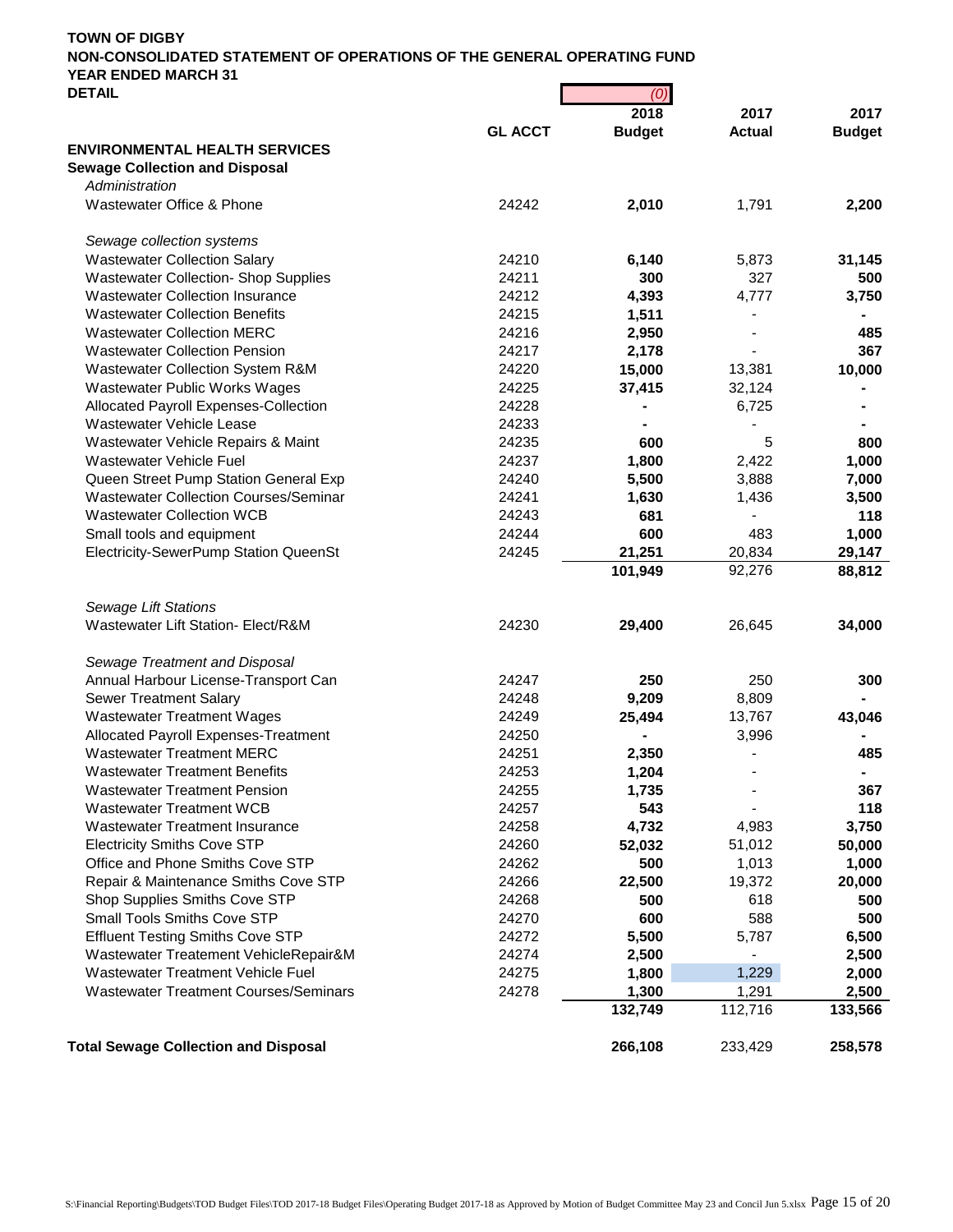| <b>レㄴ   ⌒'ㄴ</b>                                            |                | $(\cup)$      |               |               |
|------------------------------------------------------------|----------------|---------------|---------------|---------------|
|                                                            |                | 2018          | 2017          | 2017          |
|                                                            | <b>GL ACCT</b> | <b>Budget</b> | <b>Actual</b> | <b>Budget</b> |
| <b>Garbage &amp; Waste Collection &amp; Disposal</b>       |                |               |               |               |
| Garbage And Waste Collectio                                | 24320          | 118,511       | 115,064       | 115,064       |
| Summer Green Cart Extra Collection                         | 24322          | 4.297         | 4,171         |               |
| Transfer Station-HHW-PDO                                   | 24326          | 30,000        | 28.661        | 30,000        |
| Solid Waste Tipping Fees                                   | 24330          | 68,752        | 66,749        | 67,095        |
| Western Reg Solid Waste (Waste Check)                      | 24331          | 5,199         | 4,651         | 4,651         |
| <b>Recycling Contract</b>                                  | 24332          | 22,102        | 21,960        | 19,300        |
| <b>Organics Contract</b>                                   | 24334          | 32,208        | 31,577        | 33,434        |
| Green Cart Maint/Replacement                               | 24335          | 2,800         | 2,580         | 3,330         |
| <b>Public Waste Containers &amp; Supplies</b>              | 24336          | 3,000         | 4,022         | 3,000         |
| <b>Other Residential Waste Costs</b>                       | 24360          | 600           | 60            | 1,100         |
| <b>Total Garbage &amp; Waste Collection &amp; Disposal</b> |                | 287,469       | 279,496       | 276,974       |
| <b>Debt Charges</b>                                        |                |               |               |               |
| <b>Interest on Short-term Borrowings</b>                   |                |               |               |               |
| Interest on short term borrowings                          | 24711          |               |               |               |
| Interest on Long Term Debt                                 |                |               |               |               |
| Environmental Health debenture int.                        | 24721          | 31,673        | 33,891        | 33,892        |
| Environ Health LTD-Term Loan Interest                      | 24722          |               |               |               |
| Environmental Health-Other Debt Charg                      | 24790          |               |               |               |
|                                                            |                | 31,673        | 33,891        | 33,892        |
| <b>Total Debt Charges</b>                                  |                | 31,673        | 33,891        | 33,892        |
| <b>TOTAL ENVIRONMENTAL HEALTH SERVICES:</b>                |                | 585,250       | 546,816       | 569,444       |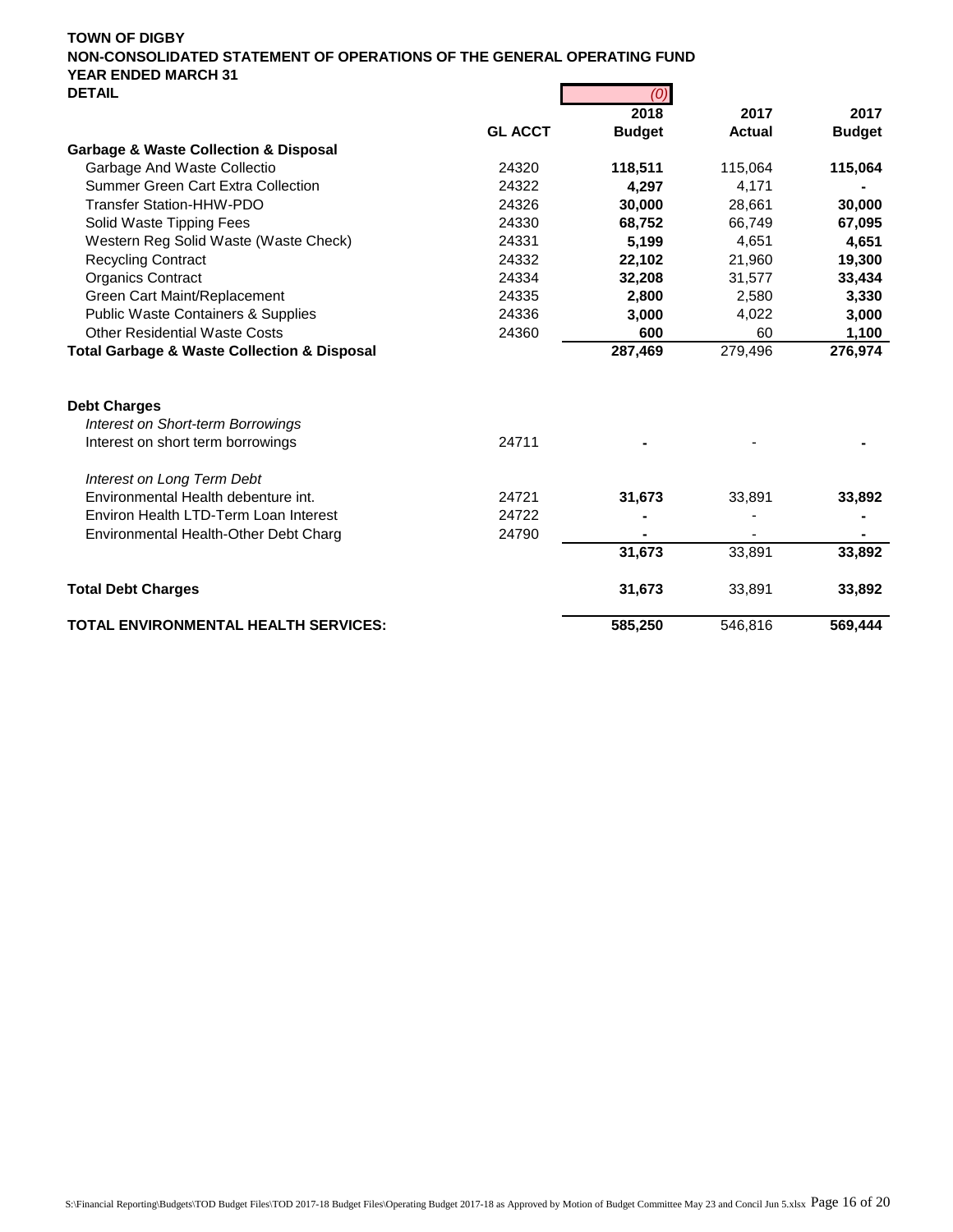| <b>TOWN OF DIGBY</b>                                                                                 |                |               |               |               |
|------------------------------------------------------------------------------------------------------|----------------|---------------|---------------|---------------|
| NON-CONSOLIDATED STATEMENT OF OPERATIONS OF THE GENERAL OPERATING FUND<br><b>YEAR ENDED MARCH 31</b> |                |               |               |               |
| <b>DETAIL</b>                                                                                        |                |               |               |               |
|                                                                                                      |                | 2018          | 2017          | 2017          |
|                                                                                                      | <b>GL ACCT</b> | <b>Budget</b> | <b>Actual</b> | <b>Budget</b> |
| <b>PUBLIC HEALTH SERVICES</b>                                                                        |                |               |               |               |
| <b>Public Health</b>                                                                                 |                |               |               |               |
| Doctor RecruitDO NOT USE SEE GRANTS TO ORG                                                           | 25110          | -             |               |               |

|                                                                  |       |        | $\overline{\phantom{0}}$ |        |
|------------------------------------------------------------------|-------|--------|--------------------------|--------|
| <b>Regional Housing</b><br>Deficity of Regional Housing Authorty | 25310 | 92.000 | 92.000                   | 64.691 |
| <b>TOTAL PUBLIC HEALTH SERVICES:</b>                             |       | 92,000 | 92,000                   | 64.691 |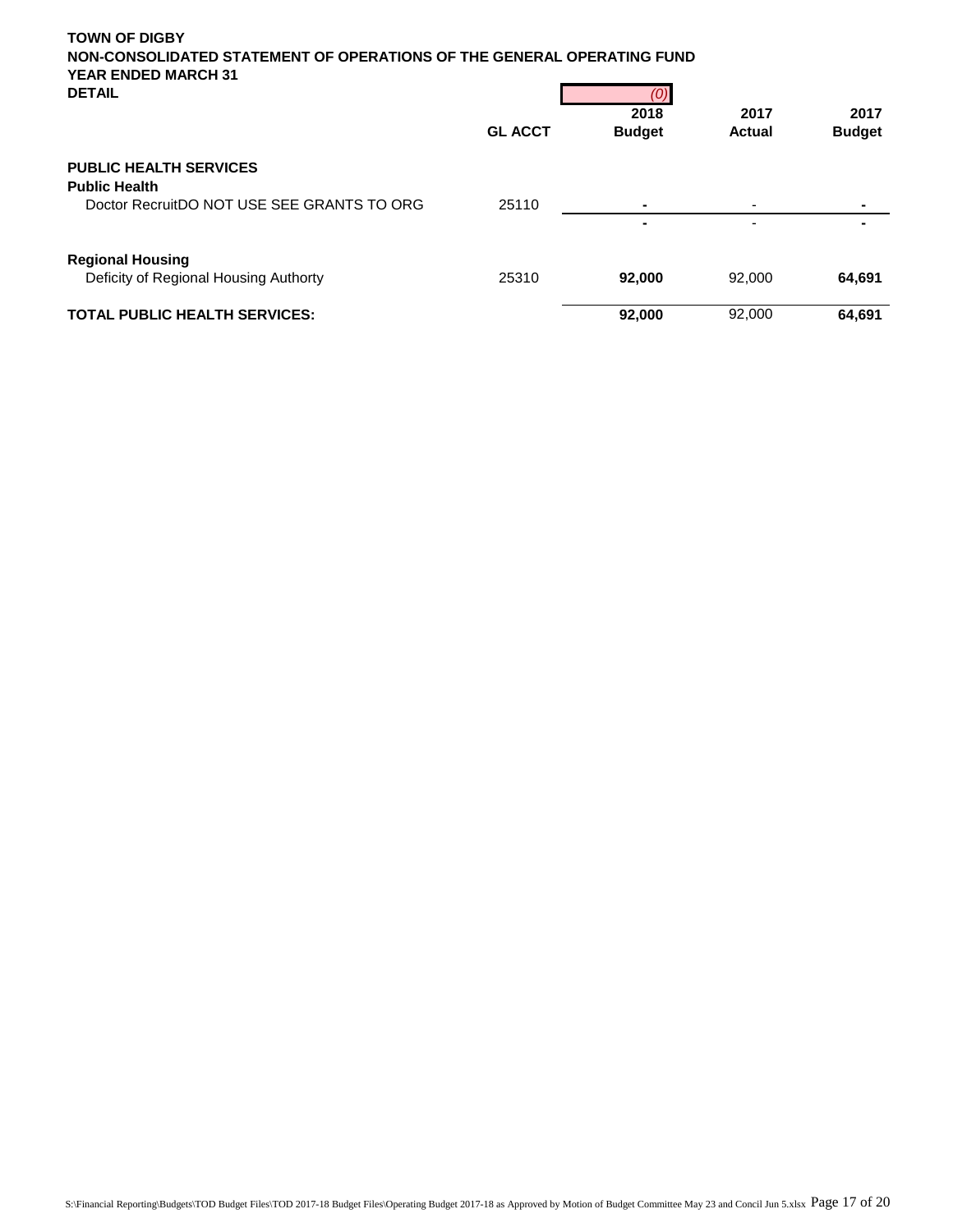| <b>DETAIL</b>                                         |                | (0)           |               |               |
|-------------------------------------------------------|----------------|---------------|---------------|---------------|
|                                                       |                | 2018          | 2017          | 2017          |
|                                                       | <b>GL ACCT</b> | <b>Budget</b> | <b>Actual</b> | <b>Budget</b> |
| <b>ENVIRONMENT DEVELOPMENT SERVICES</b>               |                |               |               |               |
| <b>Environmental Planning and Zoning</b>              |                |               |               |               |
| <b>Town Planning</b>                                  | 26110          | 20,000        | 20,101        | 18,000        |
| Mapping/Survey Costs                                  | 26120          | 1,000         | 83            | 1,000         |
| Legal                                                 | 26130          |               |               |               |
| Municipal Plan Strategy Rev                           | 26140          | 5,000         |               |               |
| ICSP-Integrated Community Sustai Plan                 | 26142          |               |               |               |
|                                                       |                | 26,000        | 20,184        | 19,000        |
| <b>Community Development</b>                          |                |               |               |               |
| <b>Transfer to Regional Development Authority</b>     |                |               |               |               |
| Transfer to RDA (prev GL 28467)                       | 26250          | 16,960        | 19,732        | 19,679        |
|                                                       |                |               |               |               |
| <b>Other Community Development</b>                    |                |               |               |               |
| Flags/Flag Poles                                      | 26918          | 950           | 533           | 1,500         |
| Legacy Fund - Canada 2017                             | 26950          |               |               |               |
|                                                       |                | 950           | 533           | 1,500         |
| <b>Total Community Development</b>                    |                | 17,910        | 20,265        | 21,179        |
| <b>Industrial Parks</b>                               |                |               |               |               |
| Industrial Commission (prev 28466)                    | 26602          | 20,000        | 20,000        | 20,000        |
|                                                       |                |               |               |               |
| <b>Debt Charges</b>                                   |                |               |               |               |
| Environ Develop LTD Term Loan Interes                 | 26722          |               |               |               |
| <b>Other Environmental Development Services</b>       |                |               |               |               |
| Tourism                                               |                |               |               |               |
| <b>Tourism WCB</b>                                    | 26906          | 751           | 692           | 733           |
| Sick pay accrual adjustment-Tourism                   | 26907          | ۰             | 1,360         | 24            |
| <b>Councillor Wages Contra Account</b>                | 26908          |               |               |               |
| <b>Tourist Bureau - Pension</b>                       | 26909          | 1,134         | 1,138         | 1,120         |
| <b>Supervisor Wages</b>                               | 26910          | 11,817        | 11,405        | 11,678        |
| <b>Counsellor Wages</b>                               | 26911          | 34,834        | 31,603        | 33,877        |
| Benefits-CPP/EI                                       | 26912          | 3,374         | 2,933         | 3,454         |
| <b>Tourist Bureau-Utilities</b>                       | 26913          | 3,000         | 2,402         | 3,700         |
|                                                       |                |               |               |               |
| Tourist Bureau-R&M                                    | 26914          | 3,000         | 3,720         | 5,000         |
| <b>Tourist Bureau-Supplies</b>                        | 26916          | 2,250         | 2,548         | 950           |
| Promotions                                            | 26917          | 5,000         | 2,875         | 5,000         |
| <b>Staff Training &amp; Travel</b>                    | 26921          | 300           | 265           | 300           |
| <b>ETTA/Destination Southwest Nova</b>                | 26962          |               |               |               |
| Kiosk - Visitor Information                           | 26964          |               |               |               |
|                                                       |                | 65,460        | 60,941        | 65,836        |
| Environmental Development Services-Other              |                |               |               |               |
| Web Page Development/Maint.                           | 26170          | 1,825         | 1,825         | 1,304         |
| <b>Town Events</b>                                    | 26940          | 10,000        | 4,550         | 10,000        |
|                                                       |                | 11,825        | 6,375         | 11,304        |
| <b>Total Other Environmental Development Services</b> |                | 77,285        | 67,316        | 77,140        |
| TOTAL ENVIRONMENT DEVELOPMENT SERVICES:               |                | 141,195       | 127,765       | 137,319       |
|                                                       |                |               |               |               |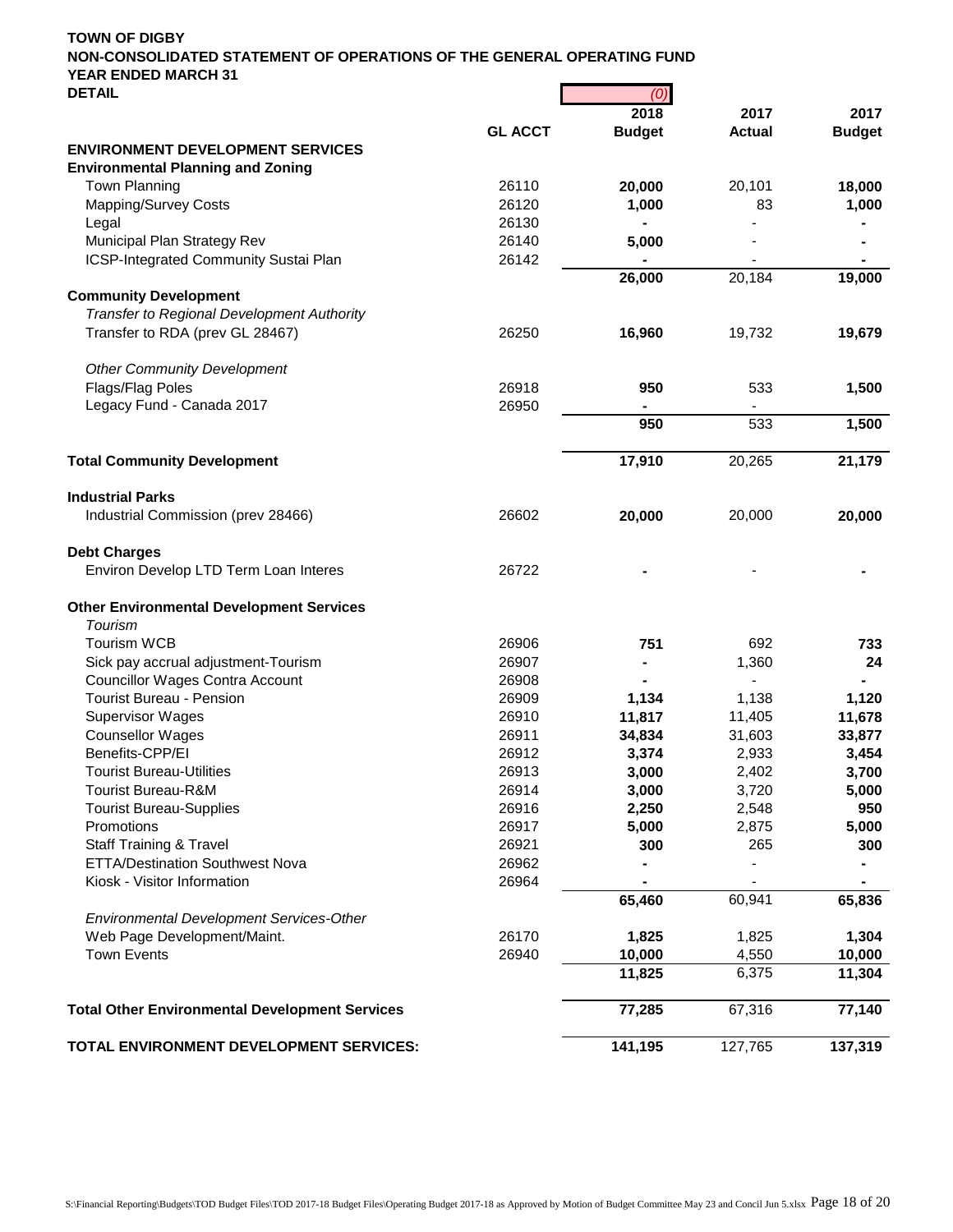| <b>DETAIL</b>                                   |                | (0)           |               |               |
|-------------------------------------------------|----------------|---------------|---------------|---------------|
|                                                 |                | 2018          | 2017          | 2017          |
|                                                 | <b>GL ACCT</b> | <b>Budget</b> | <b>Actual</b> | <b>Budget</b> |
| <b>RECREATION &amp; CULTURAL SERVICES</b>       |                |               |               |               |
| <b>Recreation Facilities</b>                    |                |               |               |               |
| Administration                                  |                |               |               |               |
| Darc - Operations                               | 27110          | 287,860       | 288,420       | 288,420       |
|                                                 |                | 287,860       | 288,420       | 288,420       |
| Parks, Playgrounds and Sports Fields            |                |               |               |               |
| Parks And Playgrounds                           | 27180          | 15,100        | 12,147        | 15,100        |
| <b>Fishermans Memorial Engraving</b>            | 27183          |               |               |               |
| Tree Maintenance/Replanting                     | 27185          | 4,000         | 2,247         | 4,000         |
|                                                 |                | 19,100        | 14,395        | 19,100        |
| <b>Total Recreation Facilities</b>              |                | 306,960       | 302,814       | 307,520       |
| <b>Cultural Buildings</b>                       |                |               |               |               |
| Libraries                                       |                |               |               |               |
| Local Library-Operation Costs                   | 27250          | 23,185        | 21,000        | 20,000        |
|                                                 |                |               |               |               |
| Transfers to Regional Library                   |                |               |               |               |
| Transfers to Regional Library-Pre28472          | 27252          | 12,703        | 12,703        | 12,703        |
| Other                                           |                |               |               |               |
| Heritage Centre building expenses               | 27220          | 13,000        | 13,895        | 12,500        |
| <b>Total Cultural Buildings</b>                 |                | 48,888        | 47,598        | 45,203        |
| <b>Debt Charges</b>                             |                |               |               |               |
| Recreation and Culture debenture int.           | 27721          | 1,182         |               |               |
| Rec & Culture LTD-Term Loan Interest            | 27722          |               |               |               |
| Rec and Culture Other Debt Charges              | 27790          | 863           |               |               |
|                                                 |                | 2,045         |               |               |
| <b>Other Recreation and Culture</b>             |                |               |               |               |
| Town Founders Day/Birthday, etc.                | 27910          |               |               |               |
| Scallop Days (DO NOT USE POST 10/11)            | 27190          |               |               |               |
| Scallop Day's Queen(DO NOT USE)                 | 27195          |               |               |               |
| Royal Tour- DO NOT USE                          | 27196          |               |               |               |
| Other Receration and Culture                    | 27915          |               |               |               |
|                                                 |                |               |               |               |
| <b>TOTAL RECREATION &amp; CULTURAL SERVICES</b> |                | 357,893       | 350,412       | 352,723       |
| <b>TOTAL EXPENDITURES</b>                       |                | 3,944,404     | 3,747,878     | 3,899,993     |
| OPERATING SURPLUS/(DEFICIT) FOR TAX PURPOSES    |                | 273,616       | 436,302       | 240,336       |